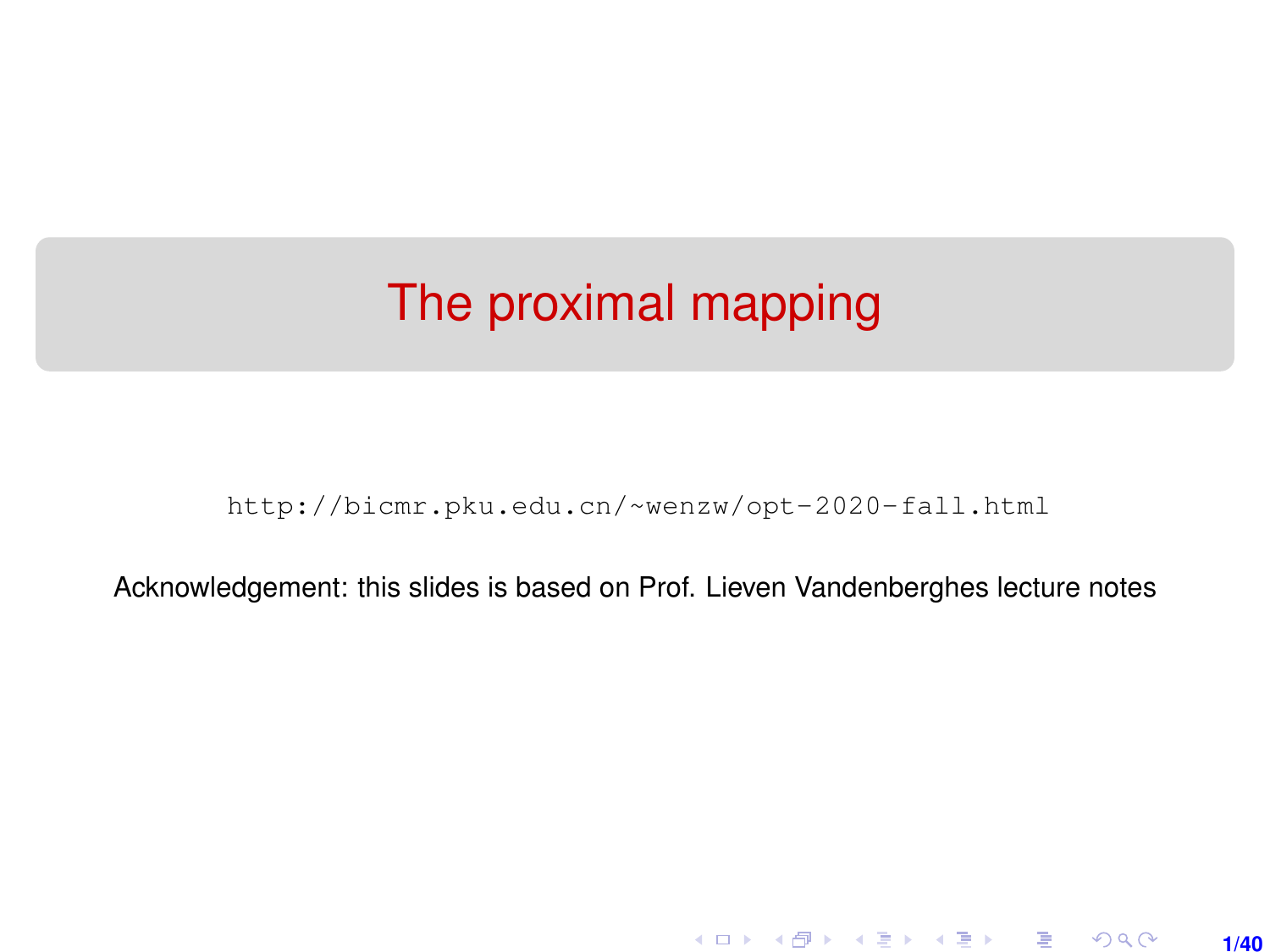# <span id="page-1-0"></span>**Outline**







K ロ ▶ K @ ▶ K 할 ▶ K 할 ▶ | 할 | K 9 Q Q · **2/40**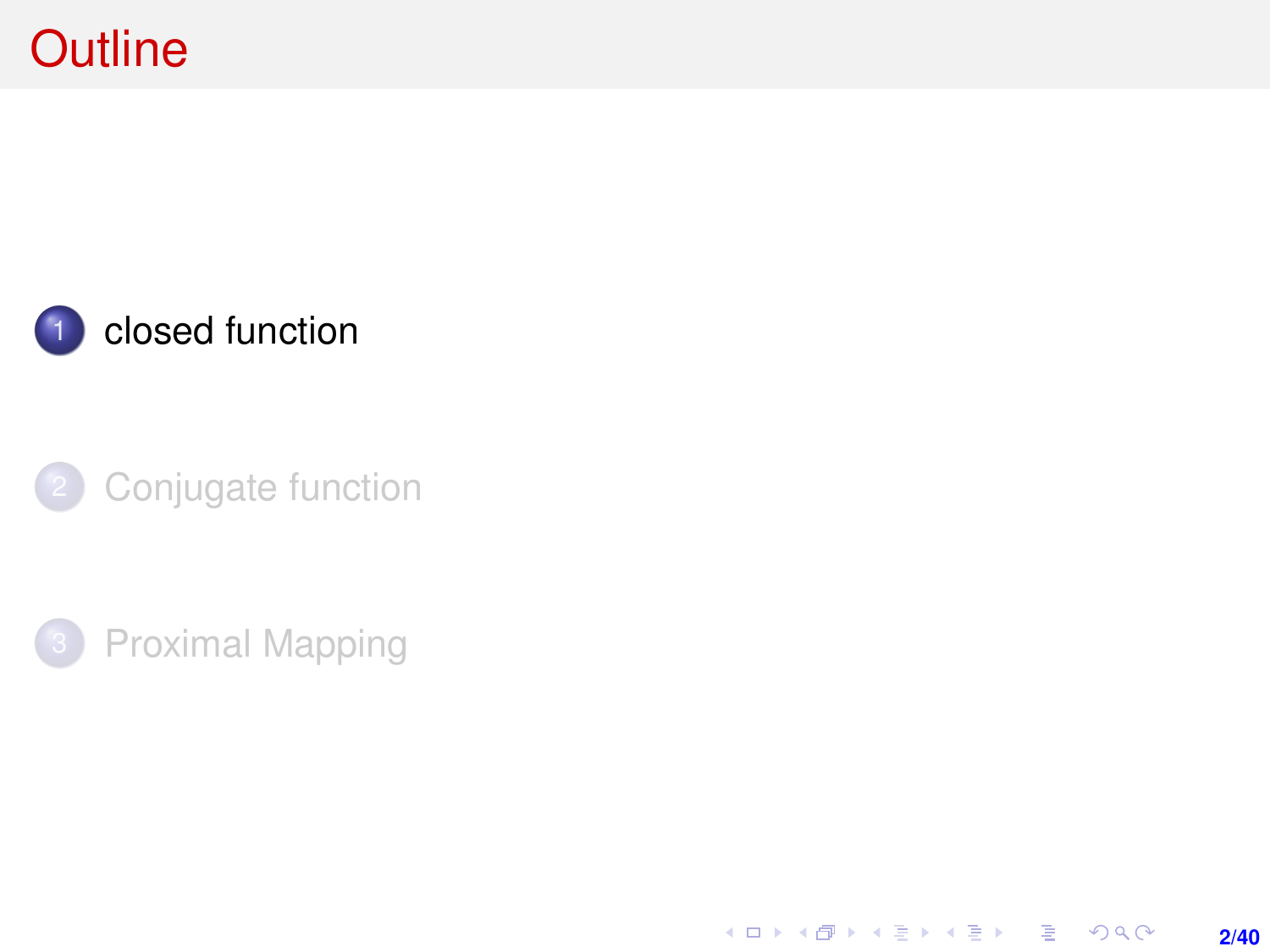## Closed set

a set *C* is closed if it contains its boundary:

$$
x^k \in C, \quad x^k \to \bar{x} \qquad \Longrightarrow \qquad \bar{x} \in C
$$

#### **operations that preserve closedness**

- the intersection of (finitely or infinitely many) closed sets is closed
- the union of a finite number of closed sets is closed
- inverse under linear mapping:  $\{x \mid Ax \in C\}$  is closed if *C* is closed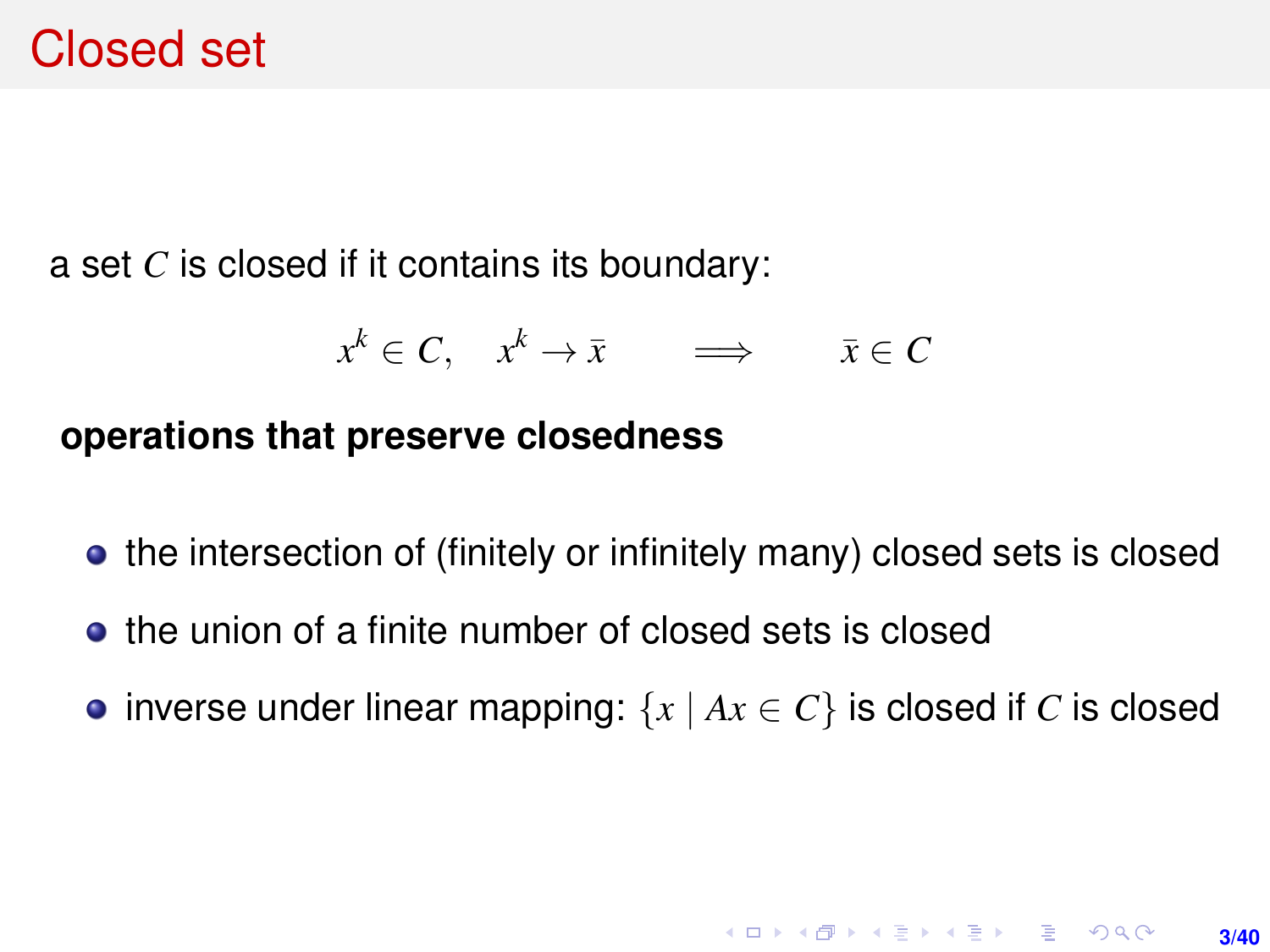## Image under linear mapping

the image of a closed set under a linear mapping is not necessarily closed

**example**(*C* is closed,  $AC = \{Ax \mid x \in C\}$  is open):

$$
C = \{(x_1, x_2) \in \mathbf{R}_+^2 \mid x_1 x_2 \ge 1\}, \quad A = \begin{bmatrix} 1 & 0 \end{bmatrix}, \quad AC = \mathbf{R}_{++}
$$

**sufficient condition:** *AC* is closed if

- *C* is closed and convex
- and *C* does not have a recession direction in the nullspace of *A*. *i*.*e*.,

$$
Ay = 0, \quad \hat{x} \in C, \quad \hat{x} + \alpha y \in C \quad \forall \alpha \ge 0 \quad \implies \quad y = 0
$$

in particular, this holds for any *A* if *C* is bounded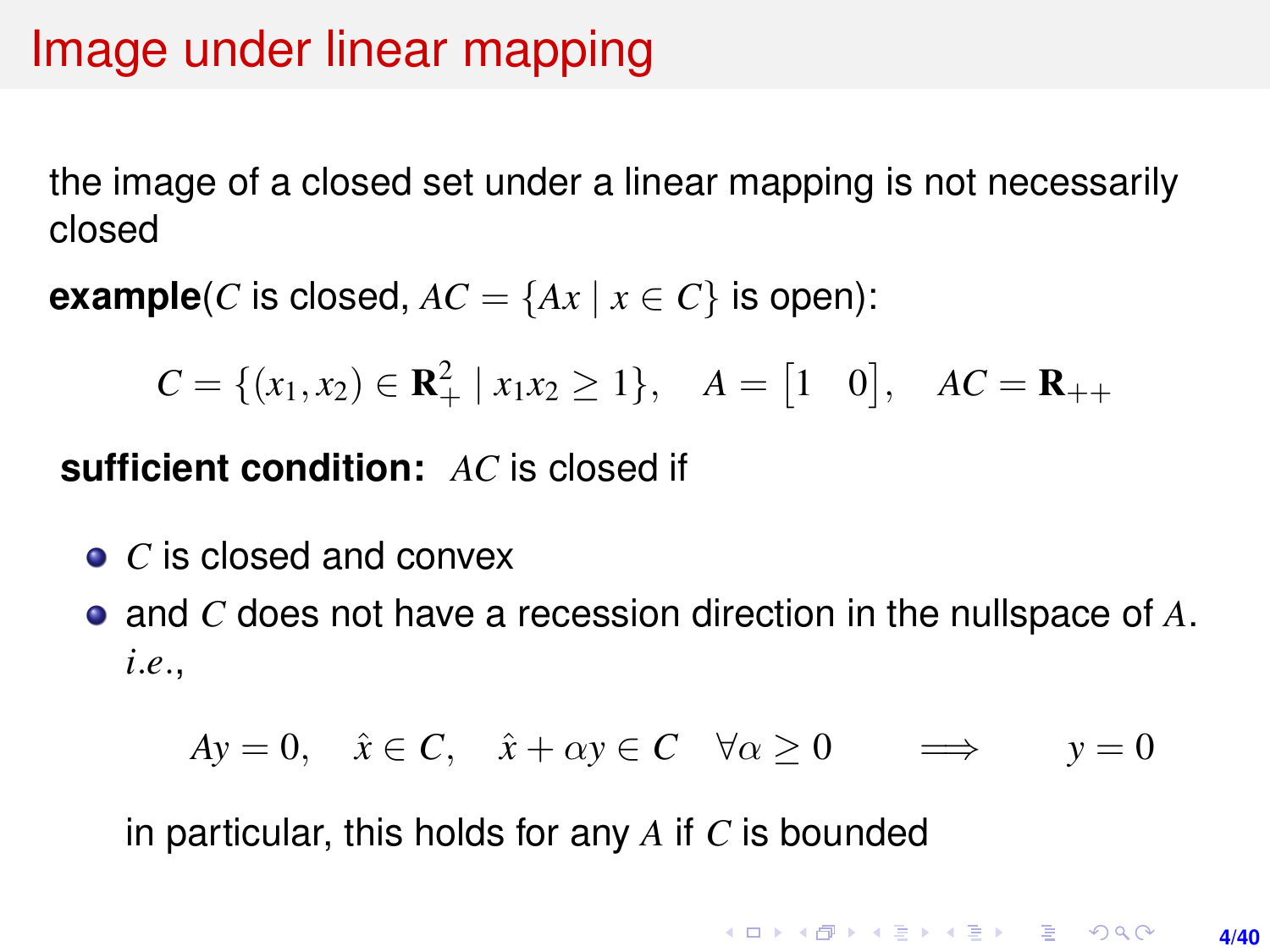# Closed function

**definition:** a function is closed if its epigraph is a closed set or if for each  $\alpha \in \mathbb{R}$  the sublevel set  $\{x \in \text{dom}f \mid f(x) \leq \alpha\}$  is a closed set.

- If *f* is a continuous function and dom*f* is closed, then *f* is closed.
- If *f* is a continuous function and dom*f* is open, then *f* is closed iff it converges to  $\infty$  along every sequence converging to a boundary point of dom*f*

### **examples**

- $f(x) = -\log(1 x^2)$  with dom  $f = \{x \mid |x| < 1\}$
- $f(x) = x \log x$  with dom  $f = \mathbf{R}_+$  and  $f(0) = 0$
- indicator function of a closed set  $C: f(x) = 0$  if  $x \in C = \text{dom } f$ **not closed**
	- $f(x) = x \log x$  with dom  $f = \mathbf{R}_{++}$  or dom  $f = \mathbf{R}_{+}$  and  $f(0) = 1$
	- indicator function of a set *C* if *C* is not closed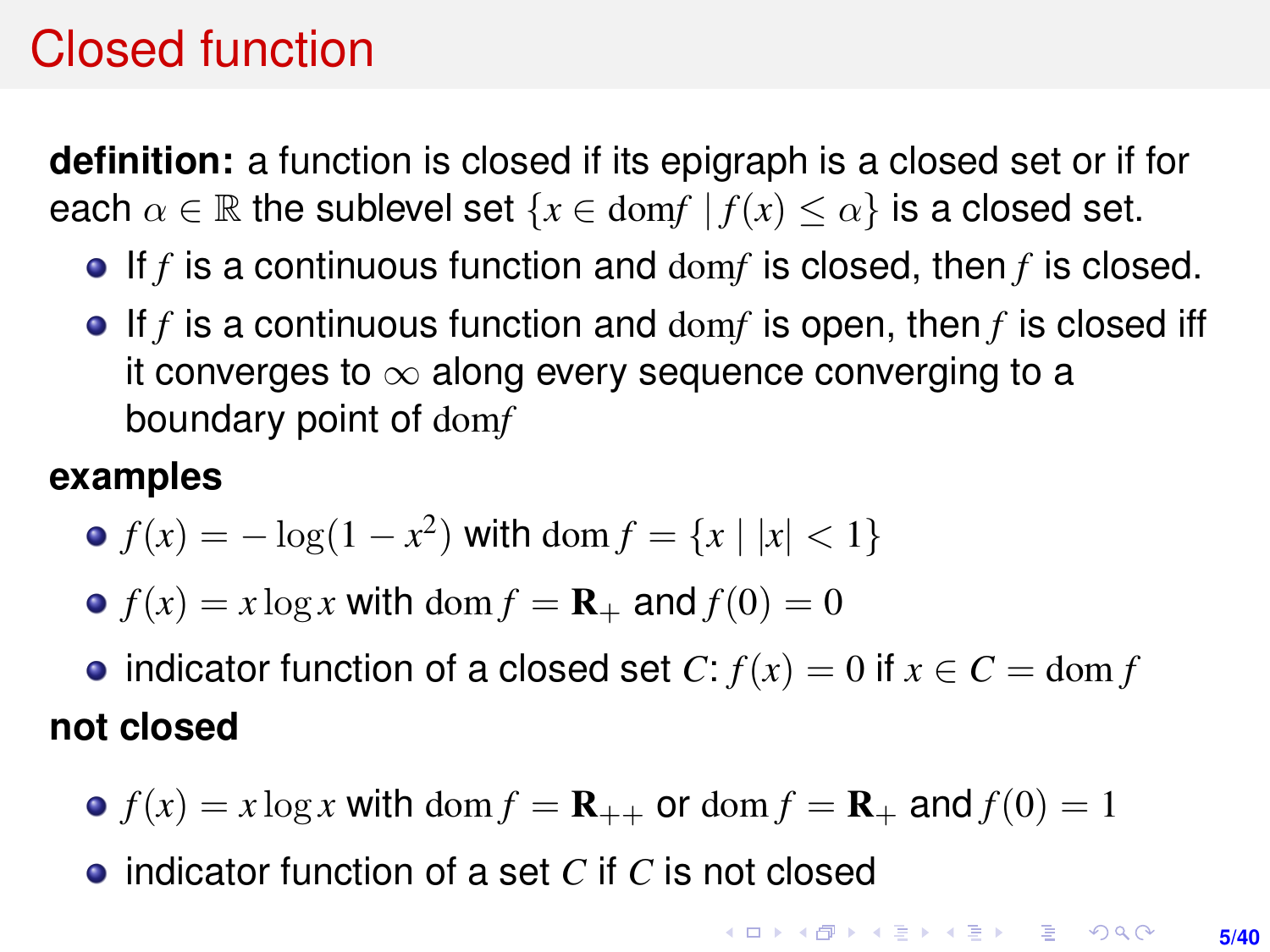## **Properties**

**sublevel sets:** *f* is closed if and only if all its sublevel sets are closed

**minimum:** if *f* is closed with bounded sublevel sets then it has a minimizer

#### **Weierstrass**

Suppose that the set  $D \subset E$  (a finite dimensional vector space over  $R<sup>n</sup>$ ) is nonempty and closed, and that all sublevel sets of the continuous function  $f: D \to R$  are bounded. Then *f* has a global minimizer.

### **common operations on convex functions that preserve closedness**

- **•** sum: *f* + *g* is closed if *f* and *g* are closed (and dom *f* ∩dom  $g \neq \emptyset$ )
- composition with affine mapping:  $f(Ax + b)$  is closed if *f* is closed
- **e** supremum:  $\sup_{\alpha} f_{\alpha}(x)$  is closed if each function  $f_{\alpha}$  is closed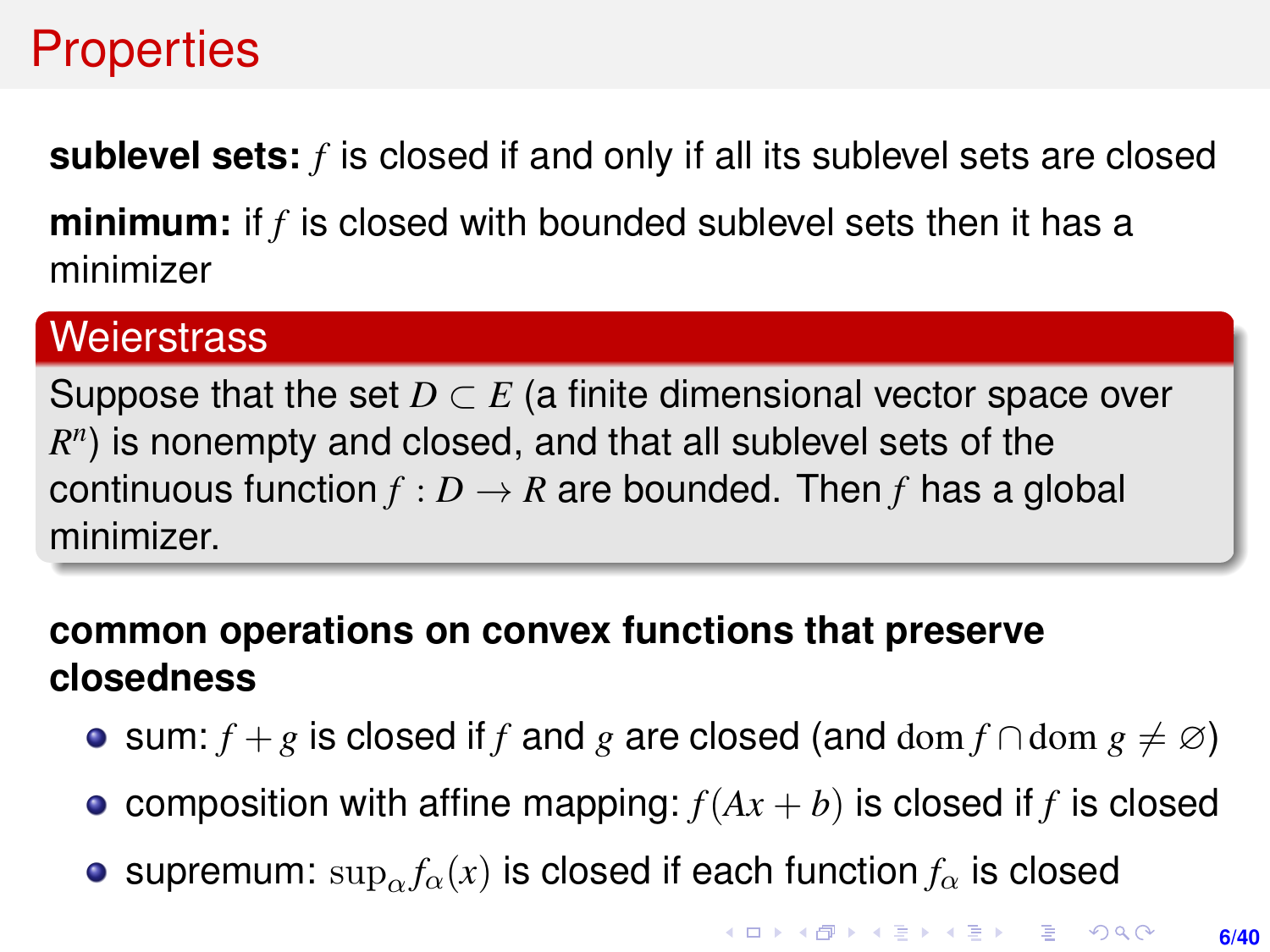### <span id="page-6-1"></span>Weierstrass 定理

<sup>考</sup>虑优化问题

<span id="page-6-0"></span>
$$
\min_{x \in \mathbb{R}^n} f(x),
$$
  
s.t.  $x \in \mathcal{X},$  (1)

其中 X ⊆ R<sup>n</sup> 为可行域. 考虑一个适当且闭的函<br>数f · Y → (- m +m). 假设下面三个冬件中仔  $\frac{d}{dt} f: \mathcal{X} \rightarrow (-\infty, +\infty]$ , 假设下面三个条件中任意一个成立:

1 dom $f \stackrel{\text{def}}{=} \{x \in \mathcal{X} : f(x) < +\infty\}$  是有界的;

- 2 存在一个常数γ使得下水平集 $C_{\bar{\gamma}}\stackrel{{\rm def}}{=\!\!=} \{x\in {\cal X}: f(x)\leq \bar{\gamma}\}$ 是非空且 有界的;
- 3 *f* 是强制的,即对于任一满足 $\Vert x^k \Vert \to +\infty$  的点列 $\{x^k\} \subset \mathcal{X}$ ,都有

$$
\lim_{k \to \infty} f(x^k) = +\infty,
$$

<sup>那</sup>么问题[\(1\)](#page-6-0) <sup>的</sup>最小值点集{*<sup>x</sup>* ∈ X | *<sup>f</sup>*(*x*) <sup>≤</sup> *<sup>f</sup>*(*y*), <sup>∀</sup>*<sup>y</sup>* ∈ X }非空且紧.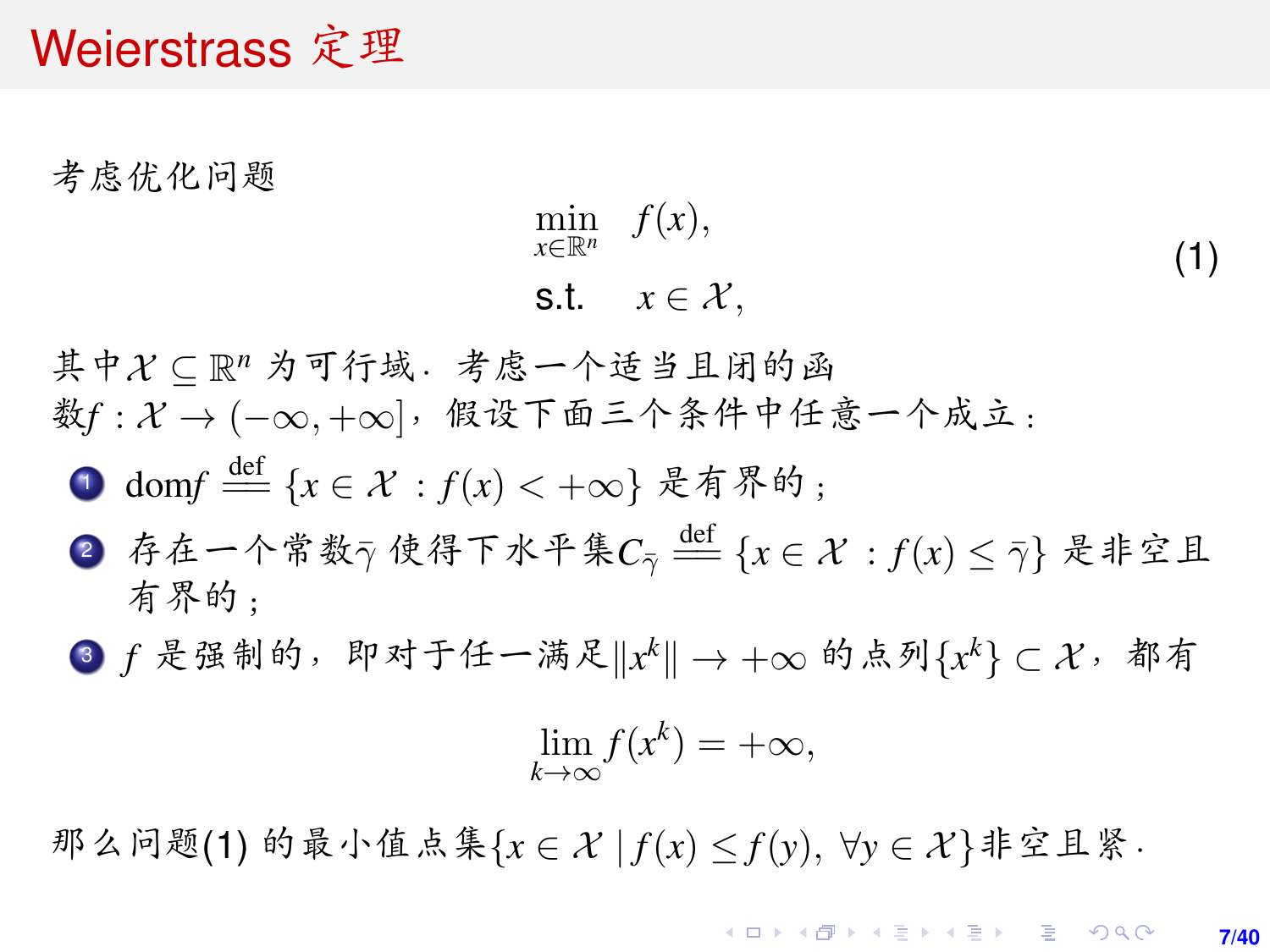### <span id="page-7-0"></span>强拟凸函<sup>数</sup>

给定凸集 $X$  和函数 $f: X → (-\infty, +\infty]$ . 如果对任意的 $x \neq y$  $\hat{\pi}\lambda \in (0,1)$ , 都有

 $f(\lambda x + (1 - \lambda)y) < \max\{f(x), f(y)\},\$ 

<sup>那</sup>么我们称函数*<sup>f</sup>* <sup>是</sup>强拟凸的.



● 任意强凸[函](#page-6-1)数均为强拟凸的,但凸函数[并](#page-6-1)[不](#page-7-0)[一](#page-0-0)[定](#page-39-0)[是](#page-0-0)[强](#page-39-0)[拟](#page-0-0)[凸](#page-39-0)的。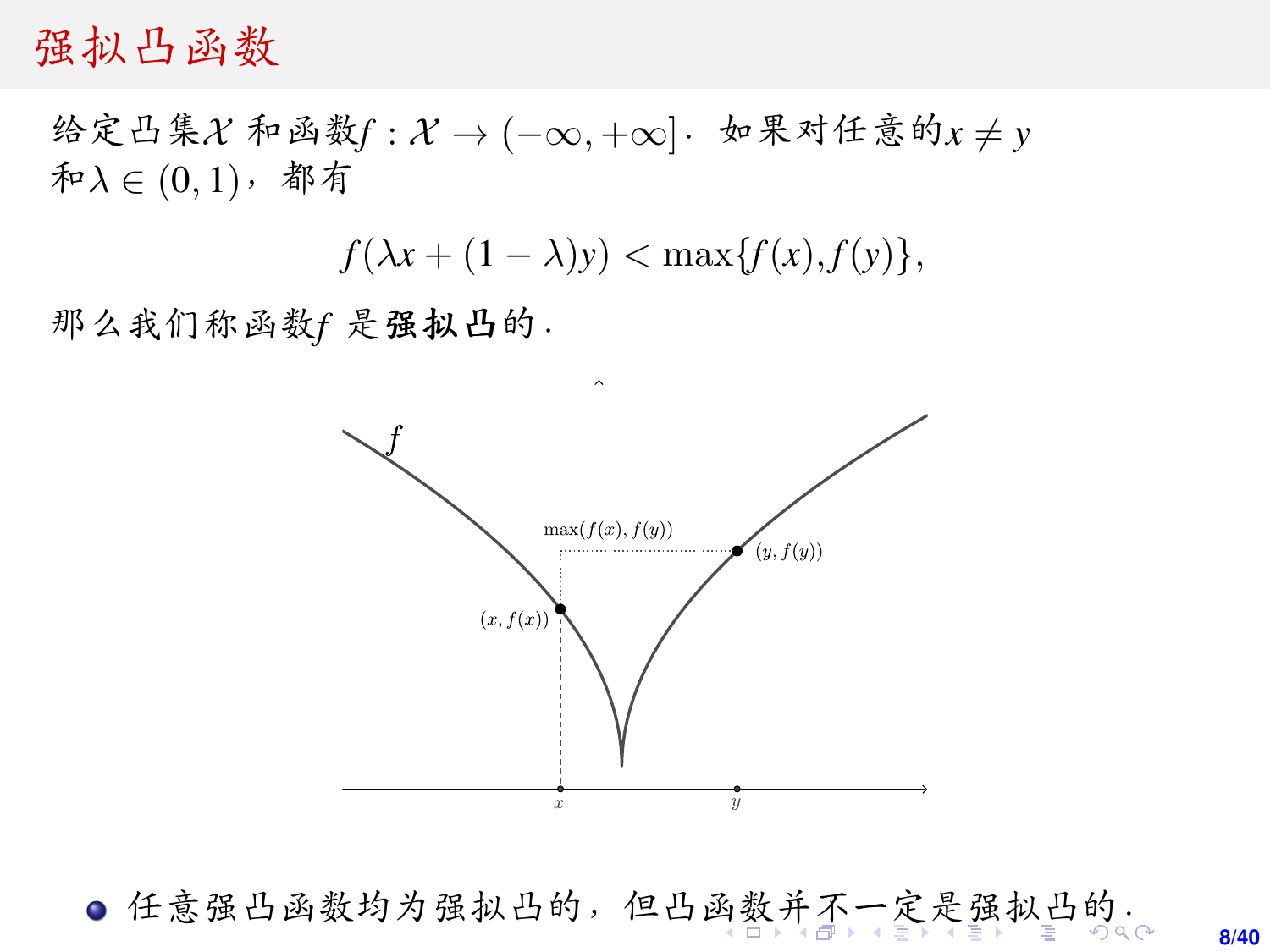### <span id="page-8-0"></span>唯一性定理

唯一性定理: 对于问题[\(1\)](#page-6-0),设 X 是 $\R^n$  的一个非空、紧且凸的子集,<br>如果f· X → (- m + m) 是话当、闭目强拟凸函数,那么存在唯一 <sup>如</sup>果*<sup>f</sup>* : X → (−∞, <sup>+</sup>∞] <sup>是</sup>适当、闭且强拟凸函数,那么存在唯<sup>一</sup> 的 *x* \* 满足

 $f(x^*) < f(x), \quad \forall x \in \mathcal{X} \backslash \{x^*\}.$ 

证明: 由Weierstrass定理知, 问题[\(1\)](#page-6-0)至少存在一个全局极小解x\*.<br>假设还有另外一个全局极小解v\*, 那么f(x\*) - f(v\*), 根据强拟凸函数 假设还有另外一个全局极小解y\*,那么 $f(x^*) = f(y^*)$ · 根据强拟凸函数 的定义,对任意的λ,有

 $f(\lambda x^* + (1 - \lambda)y^*) < \max\{f(x^*), f(y^*)\} = f(x^*),$ 

这与x\* 的全局最优性矛盾.

- 对任何定义在有界凸集上的强凸函数(如 $f(x) = x^2$ ),其最优解 都是唯一存在的.
- **●一般凸函数最优解可能不唯一,比如函数** $f(x) = \max\{x, 0\}$ **,任**  $\frac{2}{5x}$ < $0$ 都是 $f(x)$ 的最优解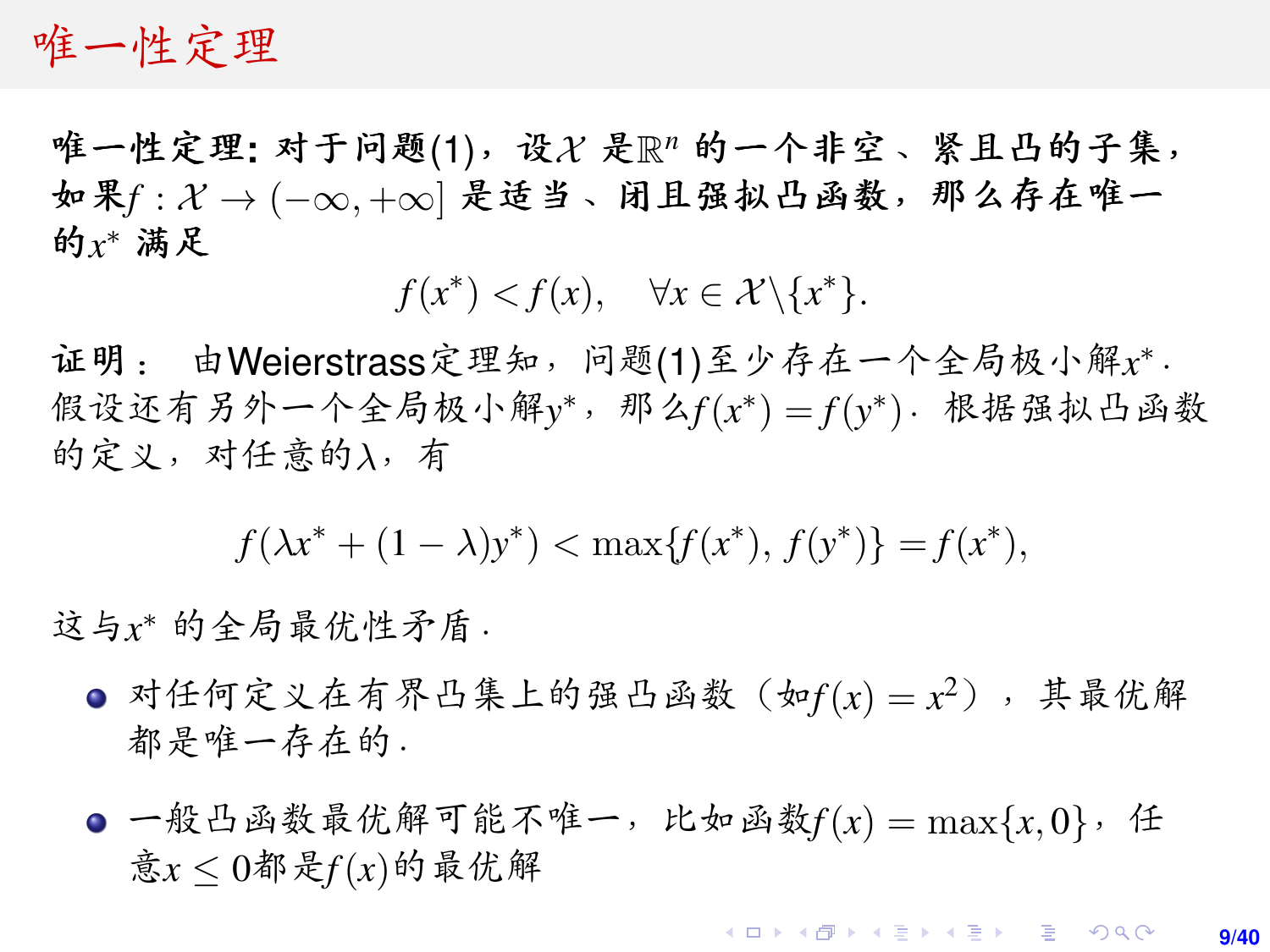# <span id="page-9-0"></span>**Outline**







K ロ X (日) X (日) X (日) X (日) X (日) X (日) X (日) X (日) X (日) X (日) X (日) **10/40**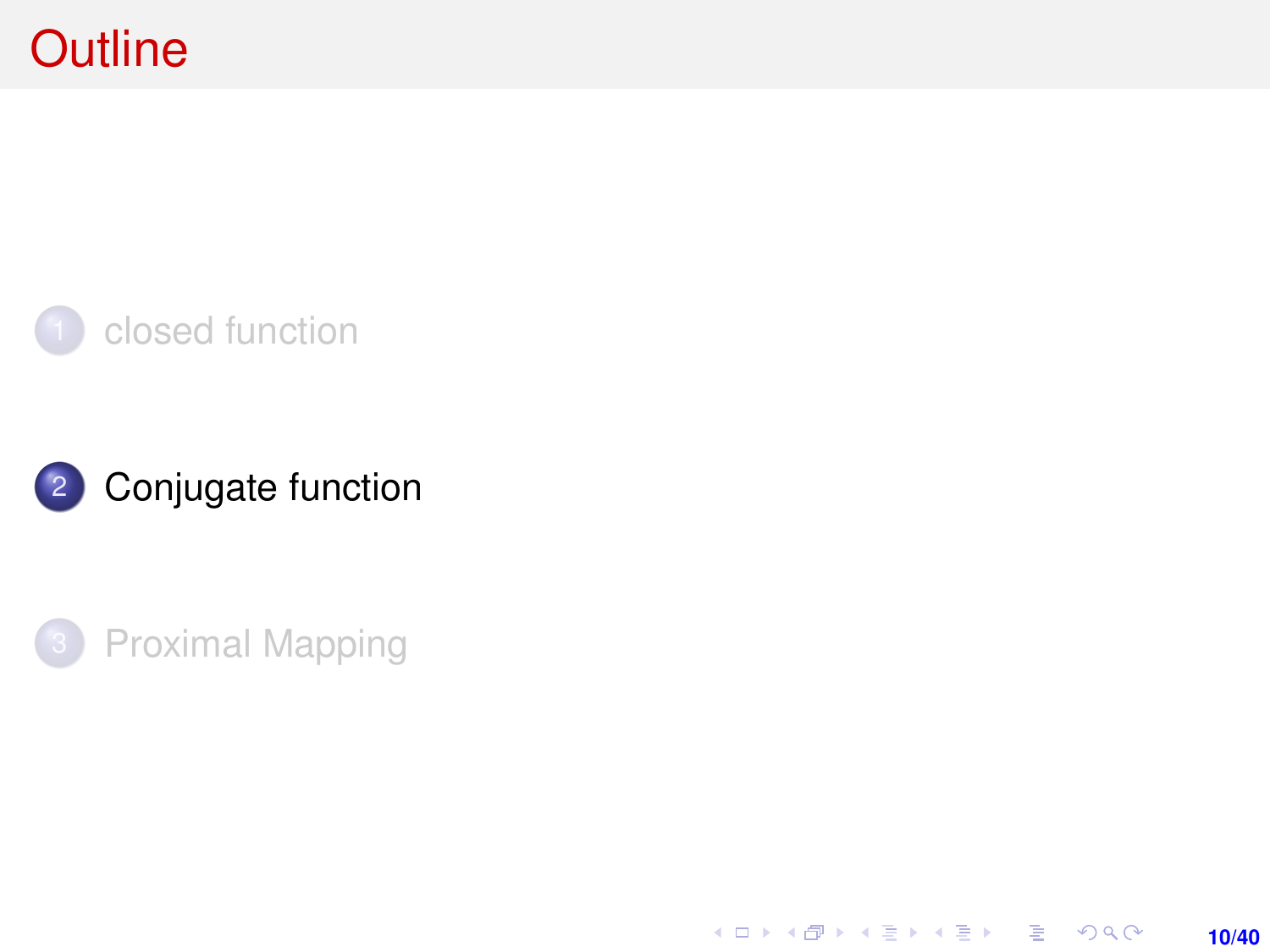## Conjugate function

#### the **conjugate** of a function *f* is

$$
f^*(y) = \sup_{x \in \text{dom } f} (y^T x - f(x))
$$

*f* ∗ is closed and convex even if *f* is not

**Fenchel's s inequality**

$$
f(x) + f^*(y) \ge x^T y \quad \forall x, y
$$

(extends inequality  $x^T x/2 + y^T y/2 \ge x^T y$  to non-quadratic convex *f*)

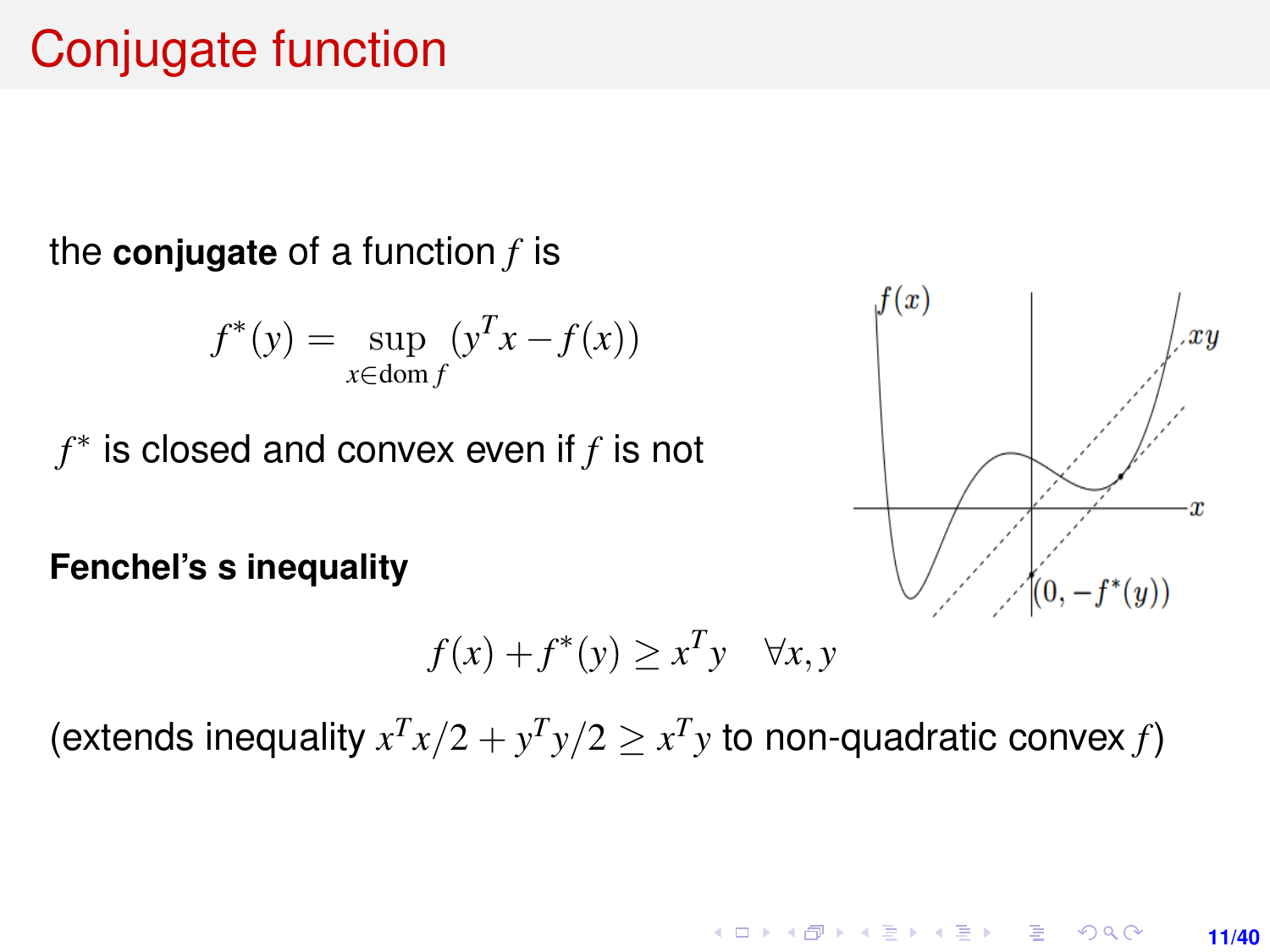## Quadratic function

$$
f(x) = \frac{1}{2}x^T A x + b^T x + c
$$

**strictly convex case**  $(A \succ 0)$ 

$$
f^*(y) = \frac{1}{2}(y - b)^T A^{-1}(y - b) - c
$$

**general convex case (** $A \succeq 0$ **)** 

$$
f^*(y) = \frac{1}{2}(y - b)^T A^{\dagger}(y - b) - c
$$
, dom  $f^* = \text{range}(A) + b$ 

K ロ > K @ > K 할 > K 할 > → 할 → 9 Q @ **12/40**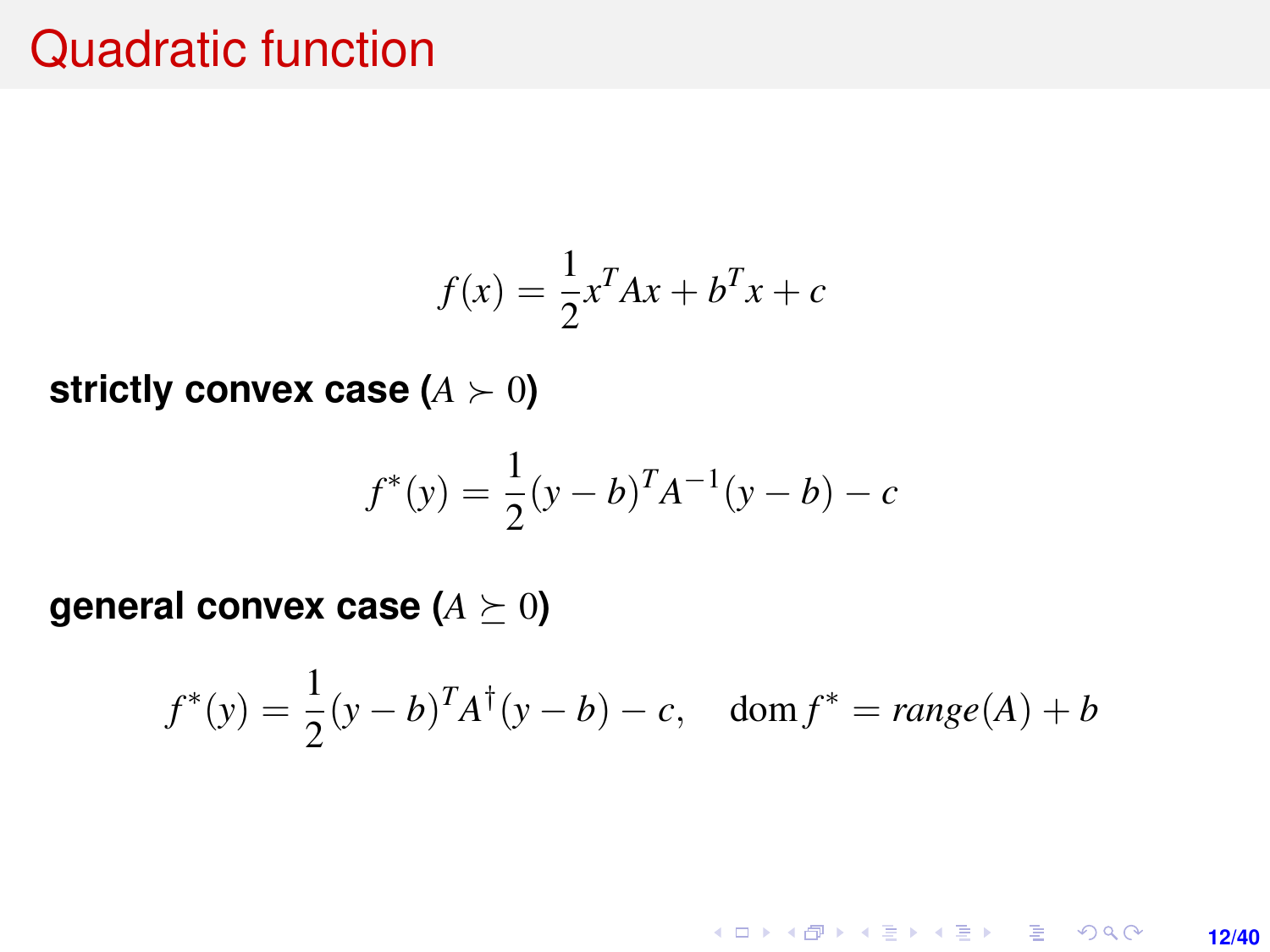## Negative entropy and negative logarithm

#### **negative entropy**

$$
f(x) = \sum_{i=1}^{n} x_i \log x_i \qquad f^*(y) = \sum_{i=1}^{n} e^{y_i - 1}
$$

#### **negative logarithm**

$$
f(x) = -\sum_{i=1}^{n} \log x_i \qquad f^*(y) = -\sum_{i=1}^{n} \log(-y_i) - n
$$

**matrix logarithm**

$$
f(x) = -\log \det X
$$
 (dom  $f = \mathbf{S}_{++}^n$ )  $f^*(Y) = -\log \det(-Y) - n$ 

**KOD KAP KED KED E YORA 13/40**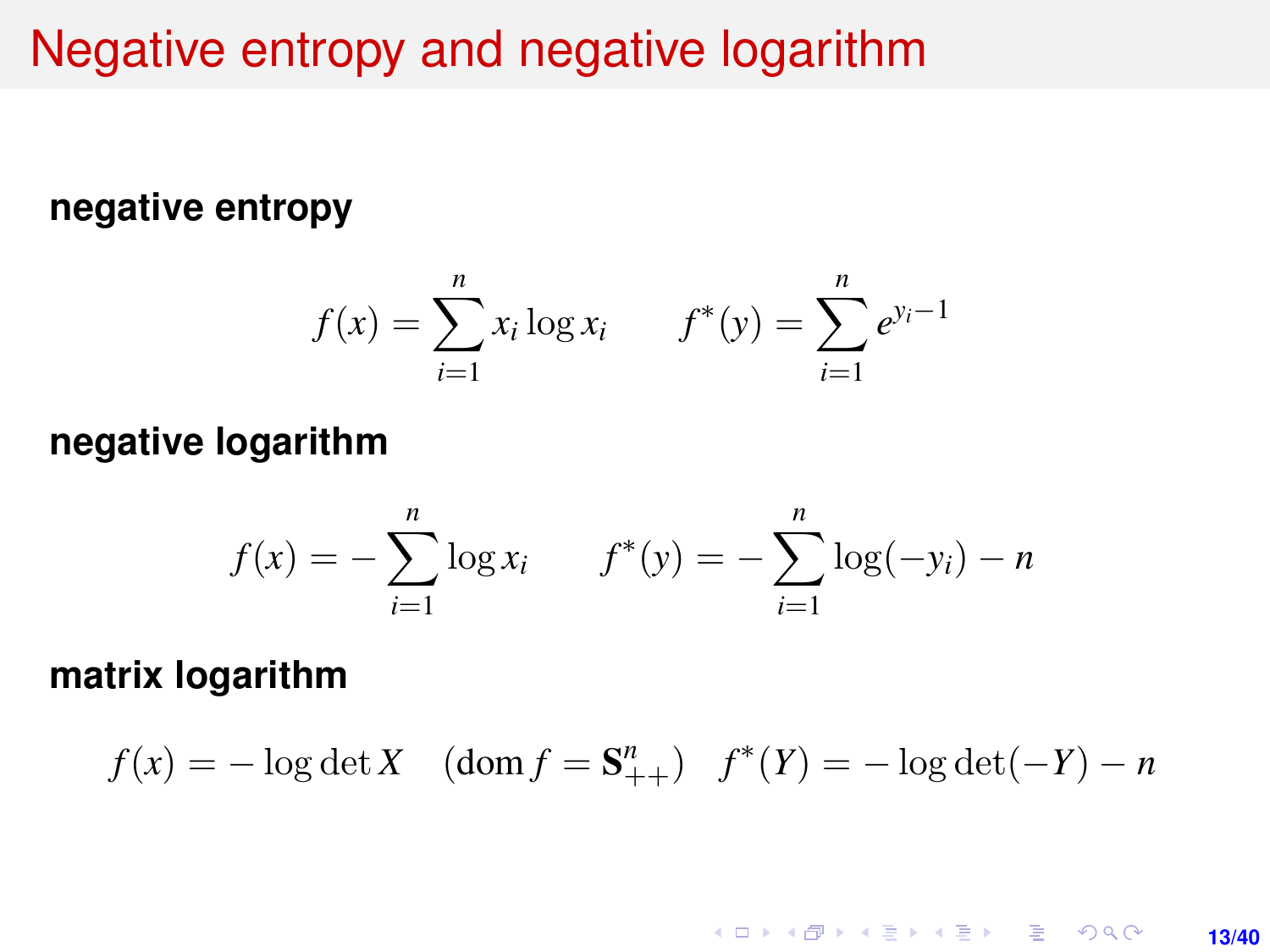**indicator** of convex set *C*: **conjugate** is support function of *C*

$$
f(x) = \begin{cases} 0, & x \in C \\ +\infty, & x \notin C \end{cases} \qquad f^*(y) = \sup_{x \in C} y^T x
$$

**norm:** conjugate is indicator of unit dual norm ball

$$
f(x) = ||x|| \qquad f^*(y) = \begin{cases} 0, & ||y||_* \le 1 \\ +\infty, & ||y||_* > 1 \end{cases}
$$

**14/40**

K ロ ▶ K @ ▶ K 할 ▶ K 할 ▶ ... 할 → 9 Q @

(see next page)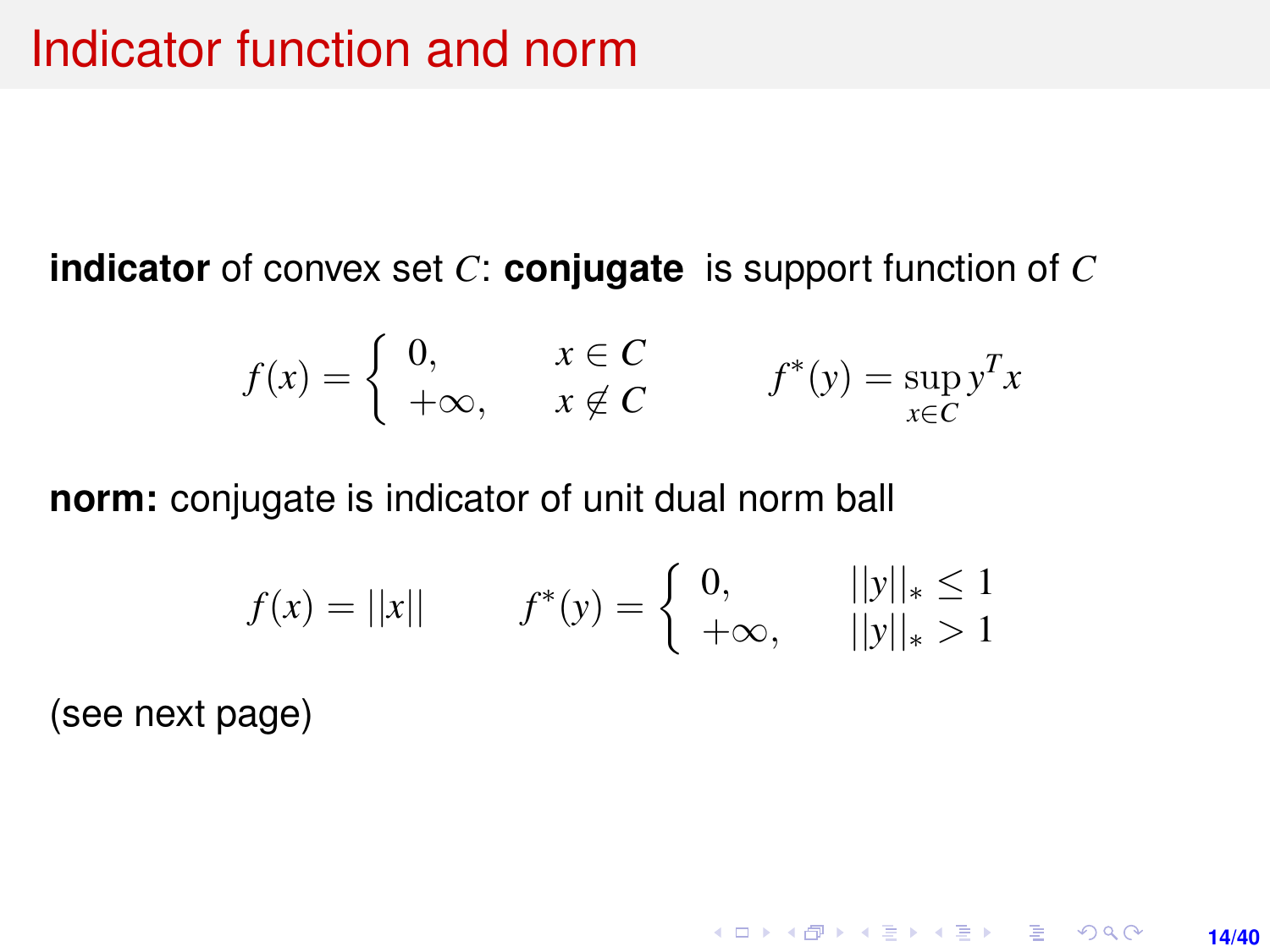**proof:** recall the definition of dual norm:

$$
||y||_* = \sup_{||x|| \le 1} x^T y
$$

to evaluate  $f^*(y) = \sup_x (y^T x - ||x||)$  we distinguish two cases

• if  $||y||_* \le 1$ , then (by definition of dual norm)

$$
y^T x \le ||x|| \quad \forall x
$$

and equality holds if  $x = 0$ ; therefore  $\sup_x(y^T x - ||x||) = 0$ 

 $|f||y||_* > 1$ , there exists an  $x$  with  $||x|| \leq 1, x^T y > 1$ ; then

$$
f^*(y) \ge y^T(tx) - ||tx|| = t(y^Tx - ||x||)
$$

and *r.h.s.* goes to infinity if  $t \to \infty$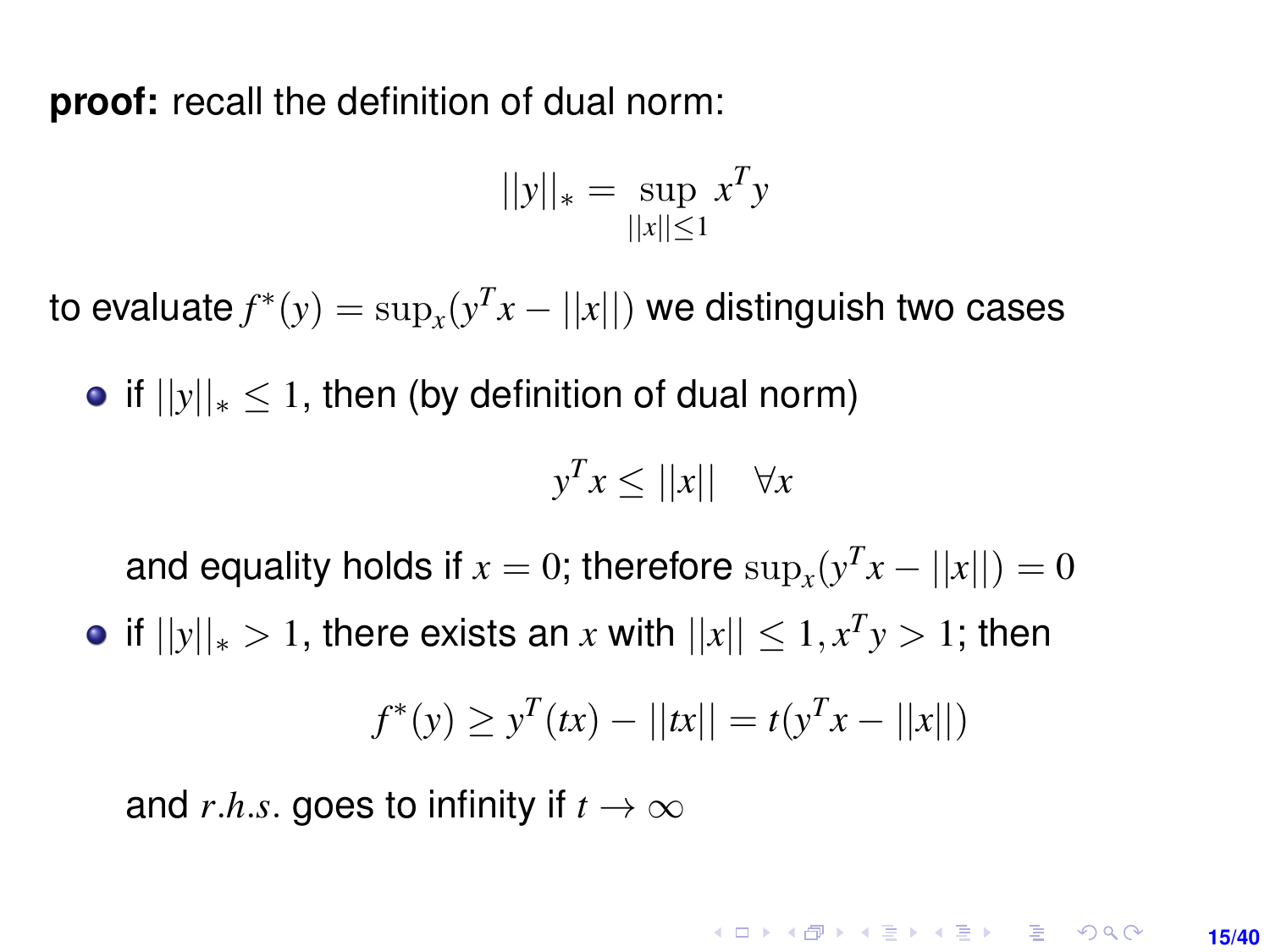## The second conjugate

$$
f^{**}(x) = \sup_{y \in \text{dom } f^*} (x^T y - f^*(y))
$$

- *f* ∗∗(*x*) is closed and convex
- from Fenchel's inequality  $x^T y f^*(y) \leq f(x)$  for all *y* and *x*):

$$
f^{**} \le f(x) \quad \forall x
$$

equivalently, epi  $f \subseteq$  epi  $f^{**}$  (for any  $f$ )

• if *f* is closed and convex, then

$$
f^{**}(x) = f(x) \quad \forall x
$$

equivalently, epi  $f = epi f^{**}$  (if  $f$  is closed convex); proof on next page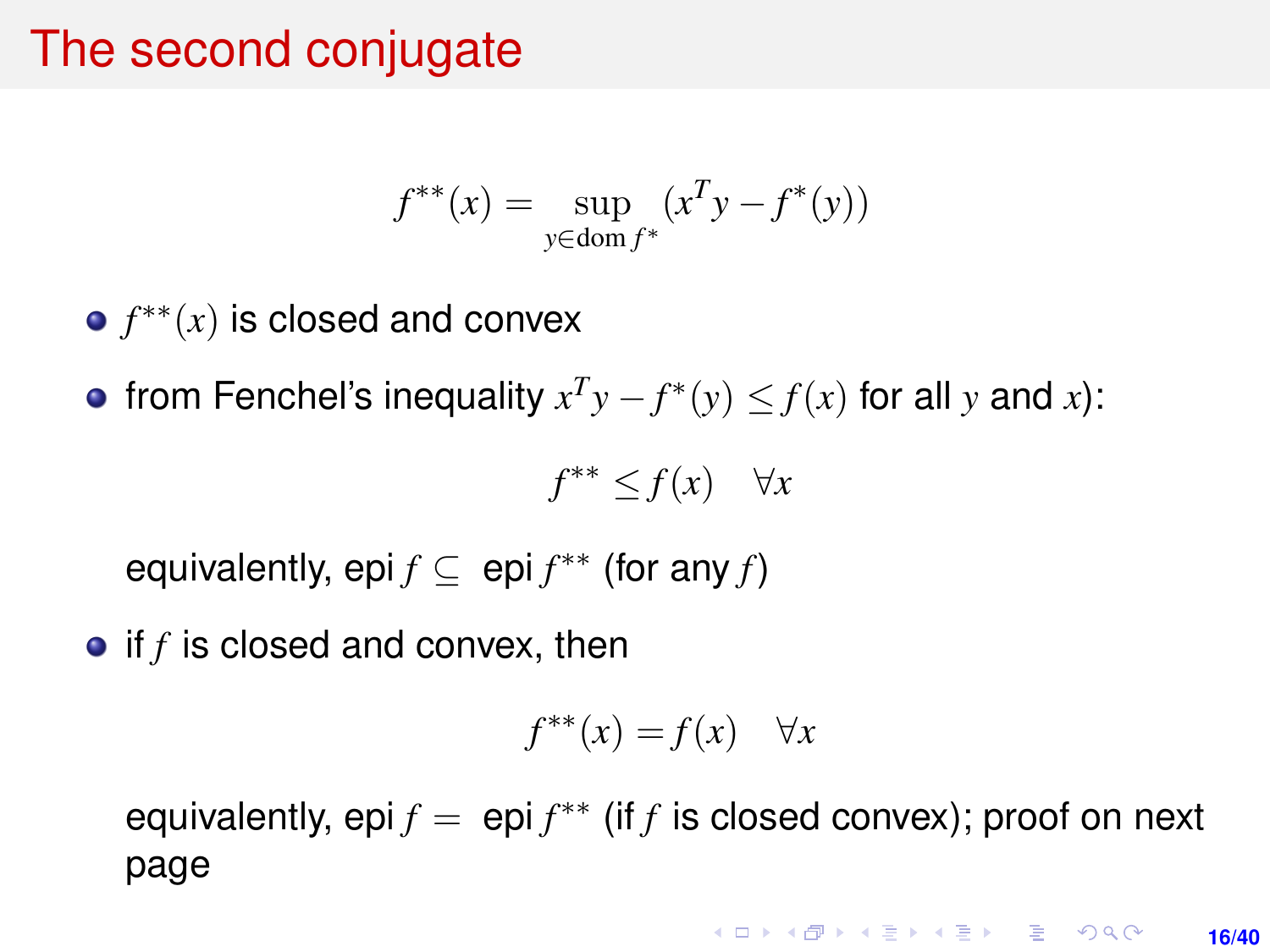**proof** (*f* ∗∗ = *f* if *f* is closed and convex): by contradiction suppose  $(x, f^{**}(x)) \notin$  epi *f*; then there is a strict separating hyperplane:

$$
\left[\begin{array}{c} a \\ b \end{array}\right]^T \left[\begin{array}{c} z - x \\ s - f^{**}(x) \end{array}\right] \le c \le 0 \qquad \forall (z, s) \in \text{ epi } f
$$

for some  $a, b, c$  with  $b \le 0$  ( $b > 0$  gives a contradiction as  $s \to \infty$ )

• if  $b < 0$ , define  $y = a/(-b)$  and maximize l.h.s. over  $(z, s) \in$  epi *f*:

$$
f^*(y) - y^T x + f^{**}(x) \le c/(-b) < 0
$$

this contradicts **Fenchel's** inequality

if  $b = 0$ , choose  $\hat{y} \in \text{dom } f^*$  and add small multiple of  $(\hat{y}, -1)$  to  $(a, b)$ :

$$
\begin{bmatrix} a+\epsilon \hat{y} \\ -\epsilon \end{bmatrix}^T \begin{bmatrix} z-x \\ s-f^{**}(x) \end{bmatrix} \le c + \epsilon(f^*(\hat{y}) - x^T \hat{y} + f^{**}(x)) < 0
$$

now apply the argument for  $b < 0$ 

**ALD REAR AND A SHOP 17/40**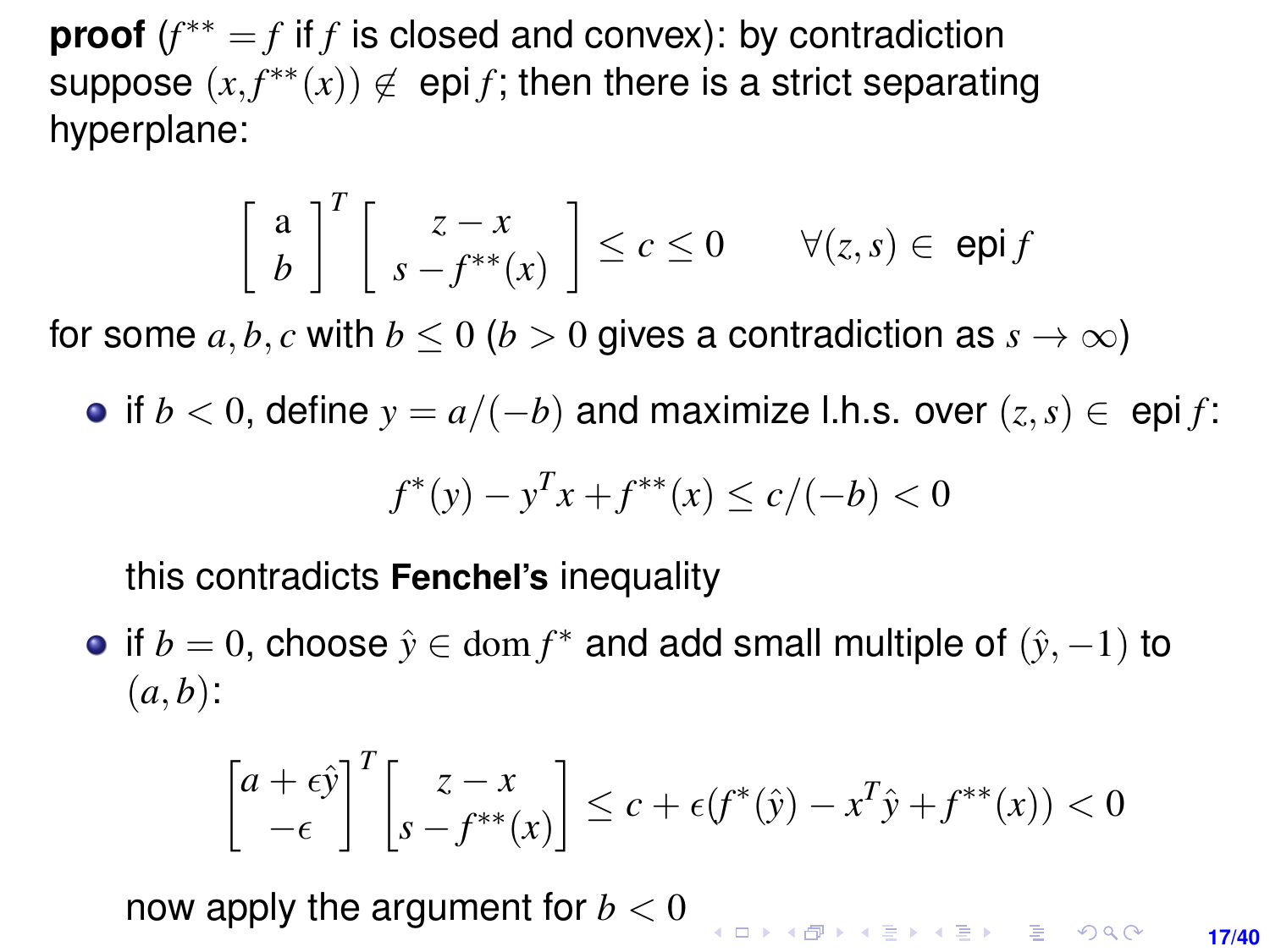## Conjugates and subgradients

if *f* is closed and convex, then

$$
y \in \partial f(x) \iff x \in \partial f^*(y) \iff x^T y = f(x) + f^*(y)
$$

**proof:** if  $y \in \partial f(x)$ , then  $f^*(y) = \sup_u (y^T u - f(u)) = y^T x - f(x)$ 

$$
f^*(v) = \sup_u v^T u - f(u)
$$
  
\n
$$
\ge v^T x - f(x)
$$
  
\n
$$
= x^T (v - y) - f(x) + y^T x
$$
  
\n
$$
= f^*(y) + x^T (v - y)
$$
\n(2)

for all *v*; therefore, *x* is a subgradient of  $f^*$  at  $y$  ( $x \in \partial f^*(y)$ ) reverse implication  $x \in \partial f^*(y) \Rightarrow y \in \partial f(x)$  follows from  $f^{**} = f$ 

> KORK ERKER ERKER **18/40**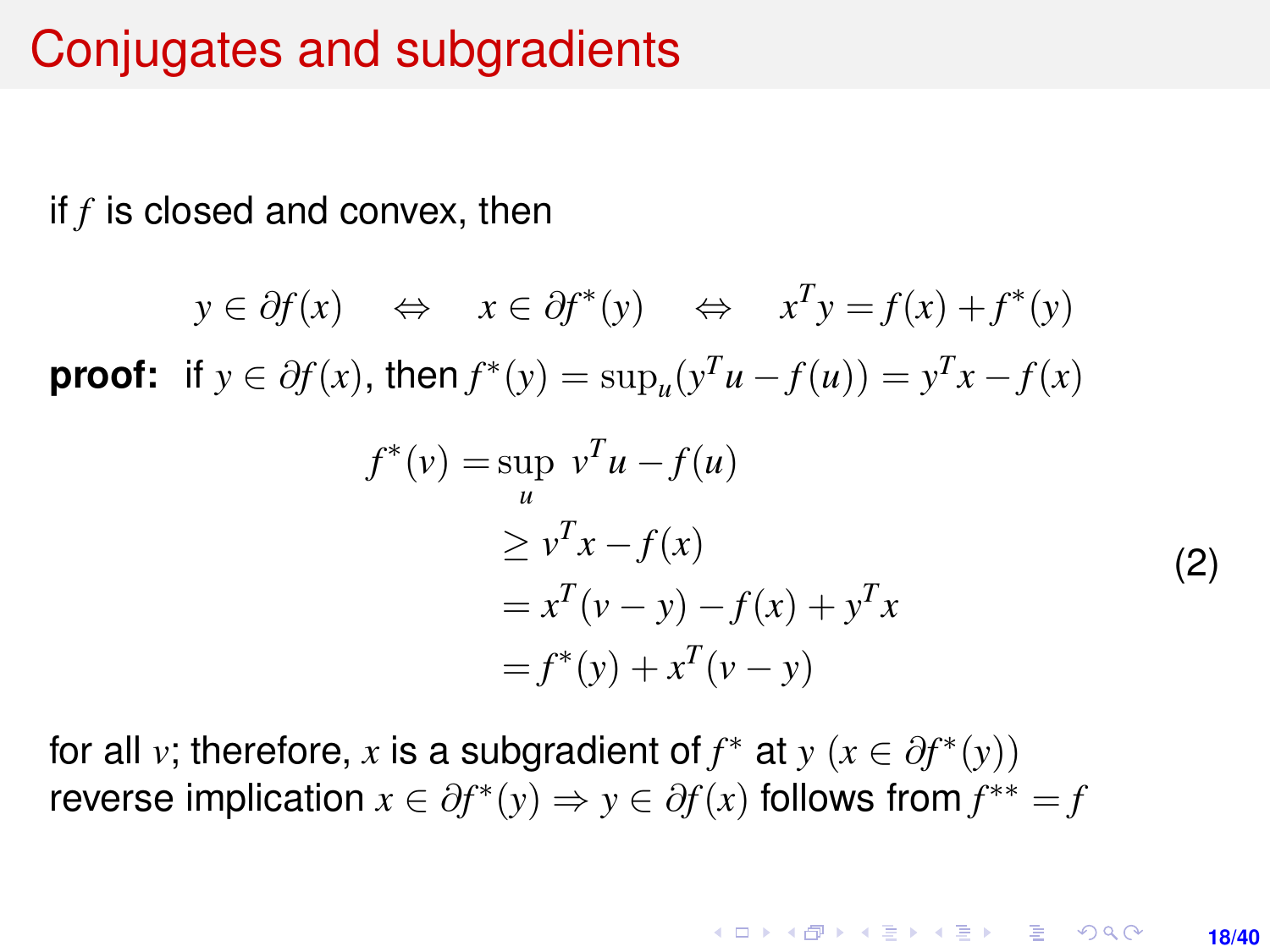### Some calculus rules

#### **separable sum**

$$
f(x_1, x_2) = g(x_1) + h(x_2) \qquad f^*(y_1, y_2) = g^*(y_1) + h^*(y_2)
$$

**scalar multiplication: (for**  $\alpha > 0$ )

$$
f(x) = \alpha g(x) \qquad f^*(y) = \alpha g^*(y/\alpha)
$$

#### **addition to affine function**

$$
f(x) = g(x) + a^{T}x + b \qquad f^*(y) = g^*(y - a) - b
$$

#### **infimal convolution**

$$
f(x) = \inf_{u+v=x} (g(u) + h(v)) \qquad f^*(y) = g^*(y) + h^*(y)
$$

K ロ ▶ K @ ▶ K 할 ▶ K 할 ▶ 이 할 → 9 Q @ **19/40**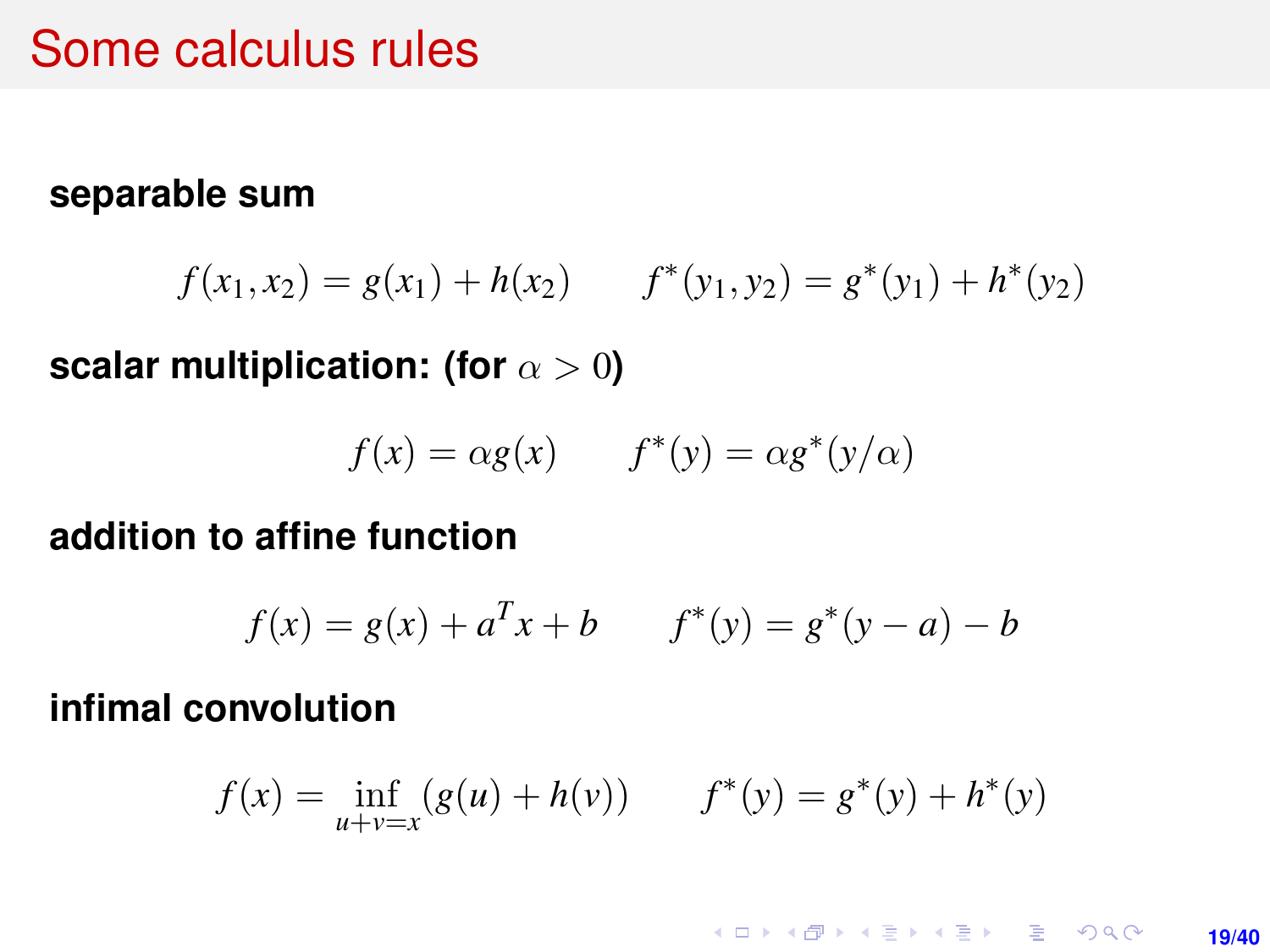# <span id="page-19-0"></span>**Outline**







**20/40**

K ロ X (日) X (日) X (日) X (日) X (日) X (日) X (日) X (日) X (日) X (日) X (日)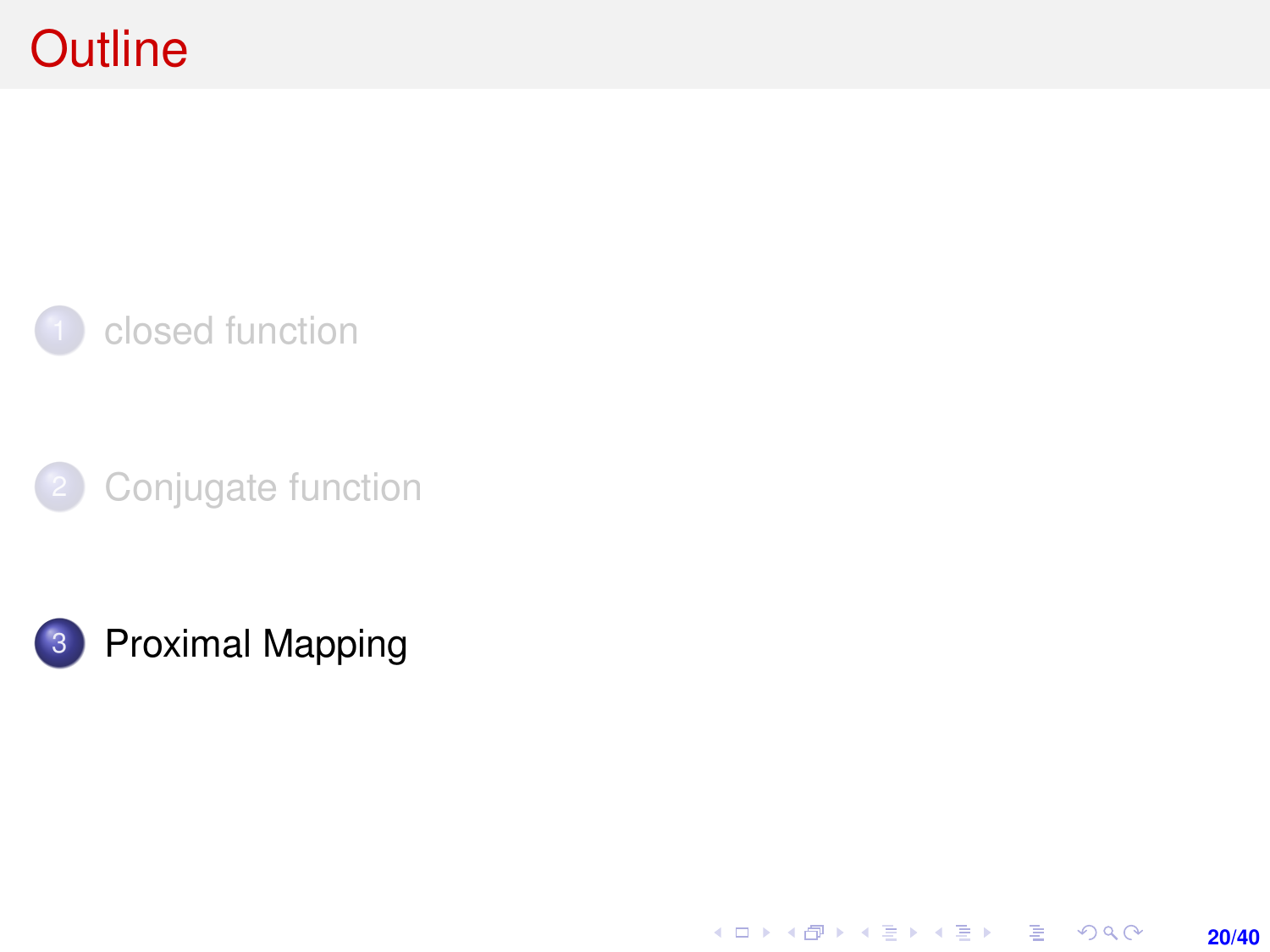# Proximal mapping

$$
prox_f(x) = \operatorname*{argmin}_{u} \left( f(u) + \frac{1}{2} ||u - x||_2^2 \right)
$$

if *f* is closed and convex then  $prox_f(x)$  exists and is unique for all x

- existence:  $f(u) + (1/2) ||u x||_2^2$  is closed with bounded sublevel sets
- uniqueness:  $f(u) + (1/2) ||u x||_2^2$  is strictly (in fact, strongly) convex

#### **subgradient characterization**

$$
u = prox_f(x) \iff x - u \in \partial f(u)
$$

we are interested in functions  $f$  for which  $prox_{tf}$  is inexpensive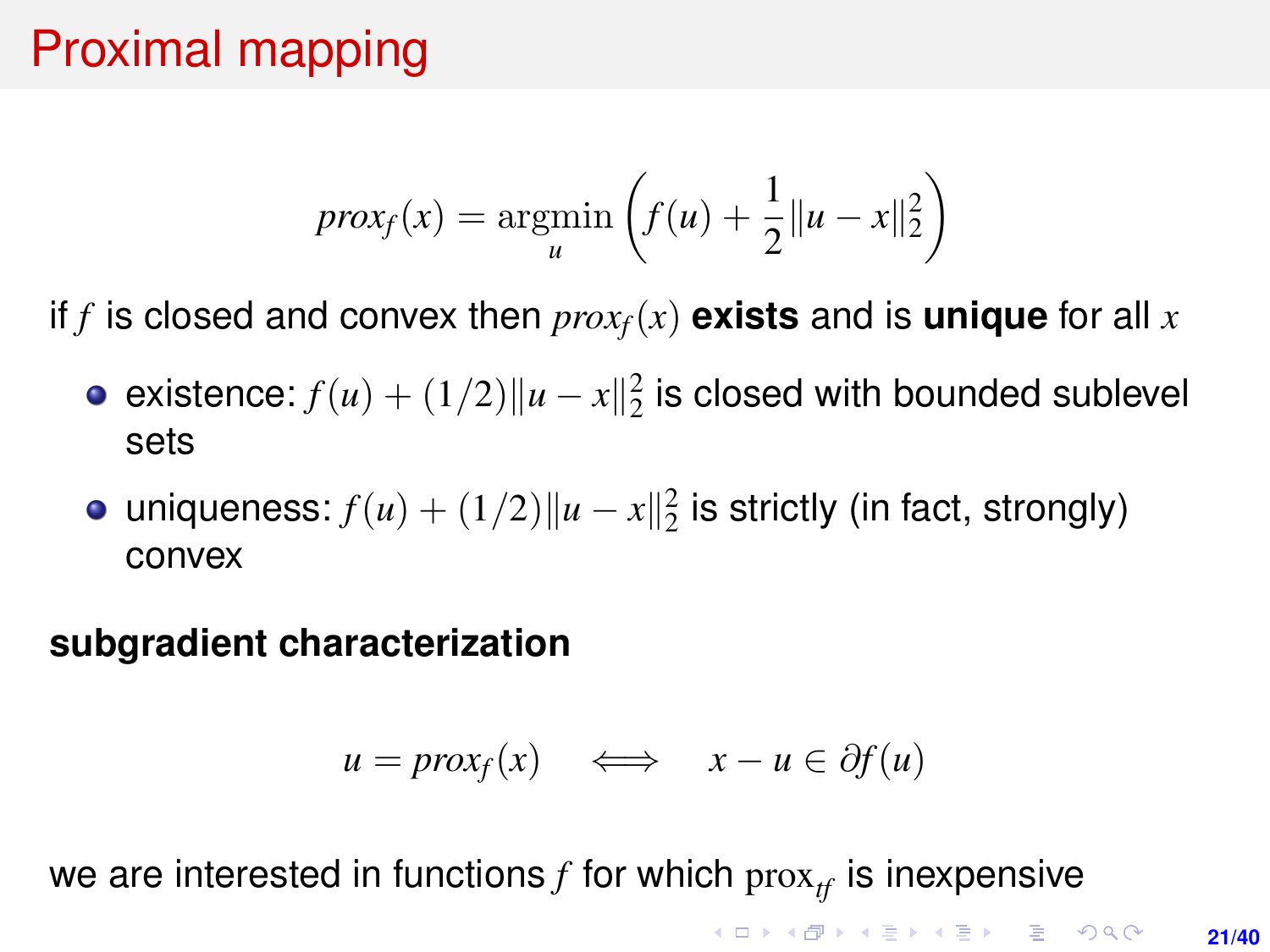## **Examples**

**quadratic function**  $(A \succeq 0)$ 

$$
f(x) = \frac{1}{2}x^{T}Ax + b^{T}x + c, \quad \text{prox}_{tf}(x) = (I + tA)^{-1}(x - tb)
$$

**Euclidean norm:**  $f(x) = ||x||_2$ 

$$
\text{prox}_{tf}(x) = \begin{cases} (1 - t/||x||_2)x & ||x||_2 \ge t \\ 0 & otherwise \end{cases}
$$

**logarithmic barrier**

$$
f(x) = -\sum_{i=1}^{n} \log x_i, \qquad \text{prox}_{tf}(x)_i = \frac{x_i + \sqrt{x_i^2 + 4t}}{2}, \quad i = 1, \dots, n
$$

**22/40**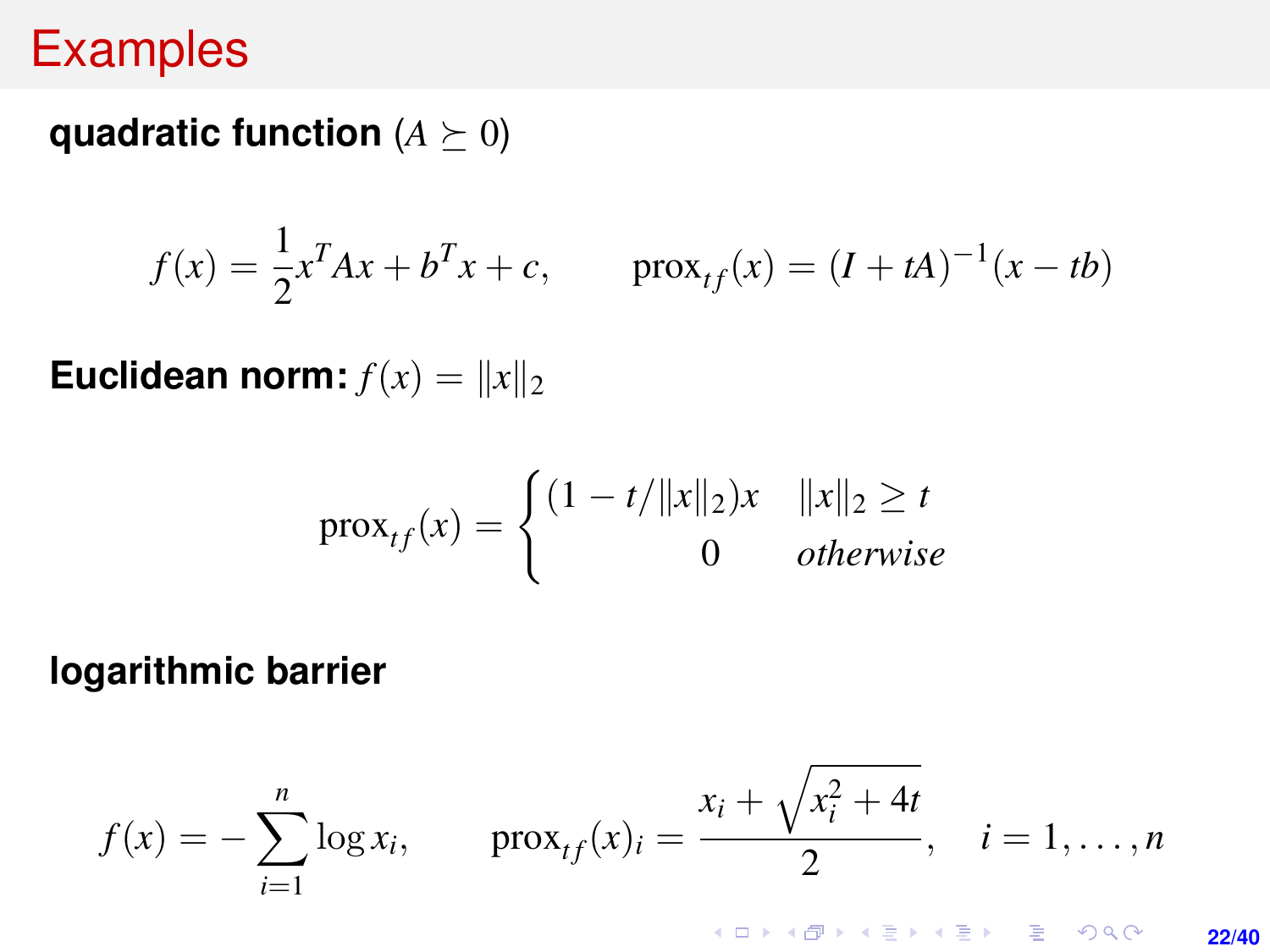## Some simple calculus rules

#### <span id="page-22-0"></span>**separable sum**

$$
f\left(\begin{bmatrix} x \\ y \end{bmatrix}\right) = g(x) + h(y), \quad \text{prox}_{f}\left(\begin{bmatrix} x \\ y \end{bmatrix}\right) = \begin{bmatrix} \text{prox}_{g}(x) \\ \text{prox}_{h}(y) \end{bmatrix}
$$

**scaling and translation of argument** : with  $\lambda \neq 0$ 

$$
f(x) = g(\lambda x + a),
$$
  $prox_f(x) = \frac{1}{\lambda} (prox_{\lambda^2 g}(\lambda x + a) - a)$ 

**scaling and translation of argument** : with  $λ > 0$ 

$$
f(x) = \lambda g(x/\lambda), \quad \text{prox}_f = \lambda \text{prox}_{\lambda^{-1}g}(x/\lambda)
$$

**KORKARK KERKER DRAM 23/40**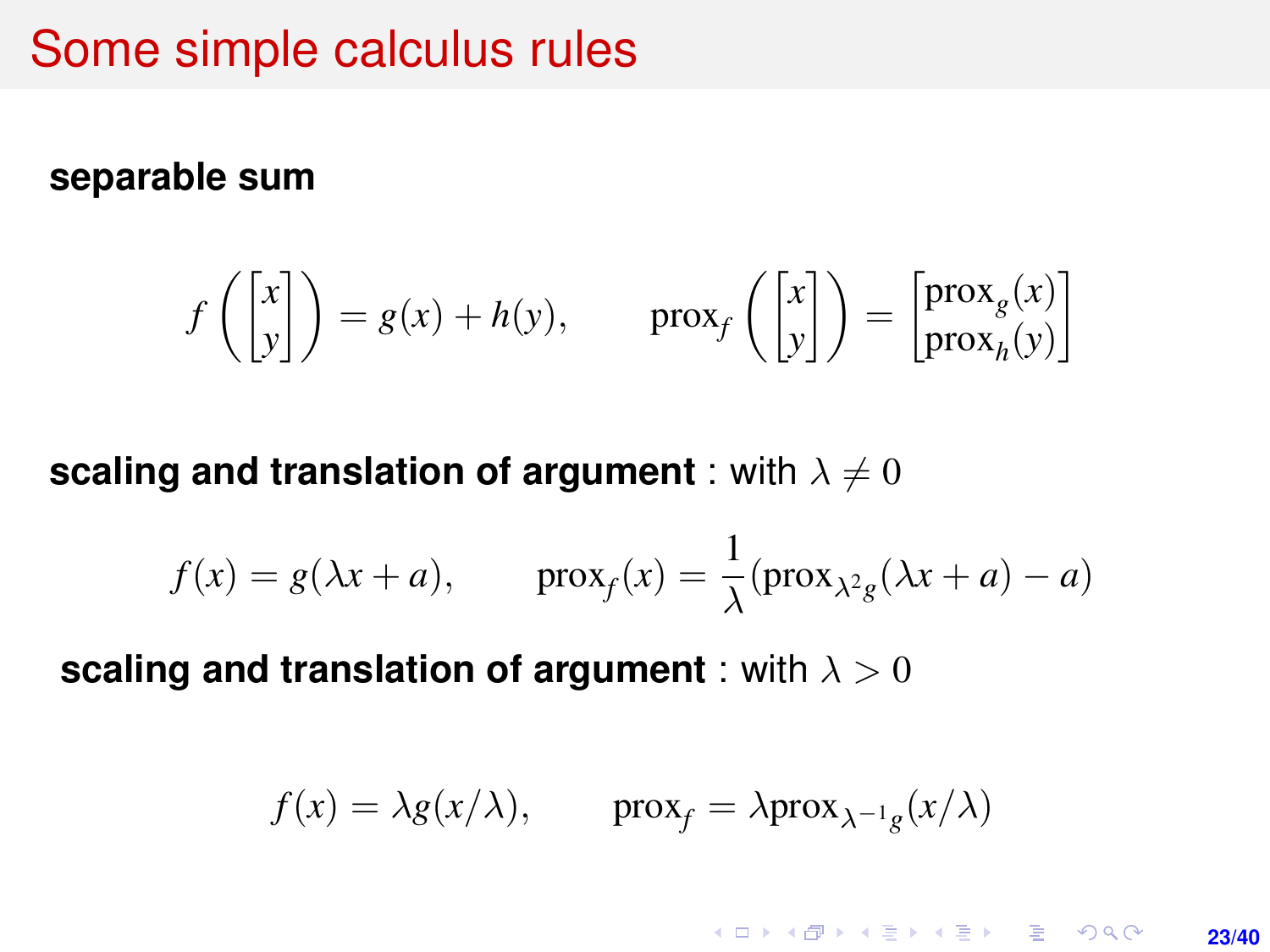## Addition to linear or quadratic function

### **linear function**

$$
f(x) = g(x) + a^T x, \qquad \text{prox}_f = \text{prox}_g(x - a)
$$

### **quadratic function**: with *u* > 0

$$
f(x) = g(x) + \frac{u}{2} ||x - a||_2^2
$$
,  $prox_f(x) = prox_{\theta g} (\theta x + (1 - \theta)a)$ ,  
where  $\theta = 1/(1 + u)$ 

**24/40**

K ロ ▶ K @ ▶ K 할 ▶ K 할 ▶ ... 할 → 9 Q @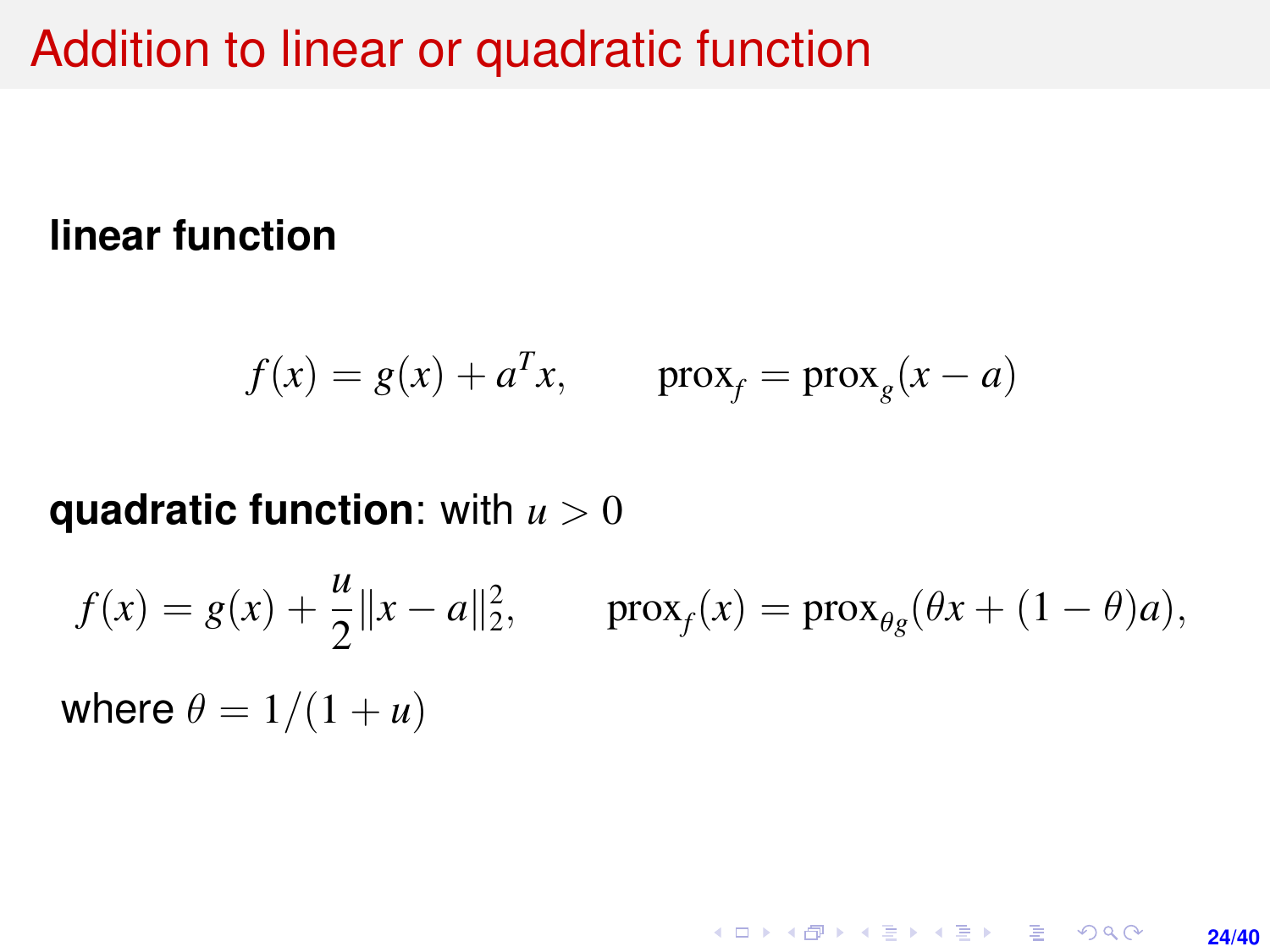## Moreau decomposition

$$
x = \text{prox}_f(x) + \text{prox}_{f^*}(x) \qquad \forall x
$$

• follows from properties of conjugates and subgradients:

$$
u = prox_f(x) \iff x - u \in \partial f(u)
$$
  

$$
\iff u \in \partial f^*(x - u)
$$
  

$$
\iff x - u = prox_{f^*}(x)
$$

**e** generalizes decomposition by orthogonal projection on subspaces:

$$
x = P_L(x) + P_{L^{\perp}}(x)
$$

if  $L$  is a subspace,  $L^\perp$  its orthogonal complement (this is Moreau decomposition with  $f = I_L, f^* = I_{L^{\perp}}$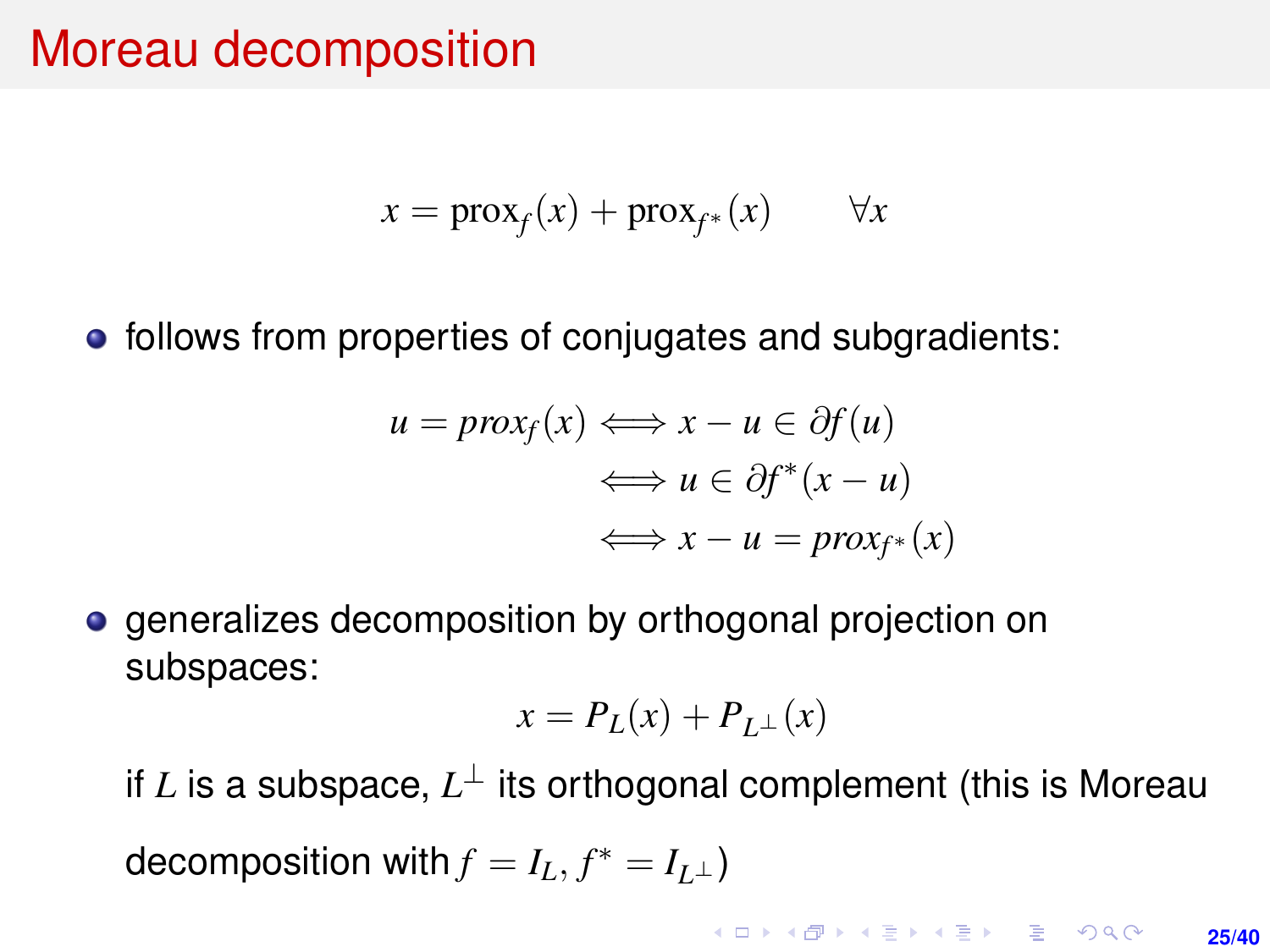## Extended Moreau decomposition

for  $\lambda > 0$ 

$$
x = prox_{\lambda f}(x) + \lambda prox_{\lambda^{-1}f^*}(x/\lambda) \qquad \forall x
$$

**proof:** apply Moreau decomposition to λ*f*

$$
x = \text{prox}_{\lambda f}(x) + \text{prox}_{(\lambda f)*}(x)
$$
  
= 
$$
\text{prox}_{\lambda f}(x) + \lambda \text{prox}_{\lambda^{-1}f*}(x/\lambda)
$$

**26/40**

KO KARK KEK LE KORA

second line uses  $(\lambda f)^*(y) = \lambda f^*(y/\lambda)$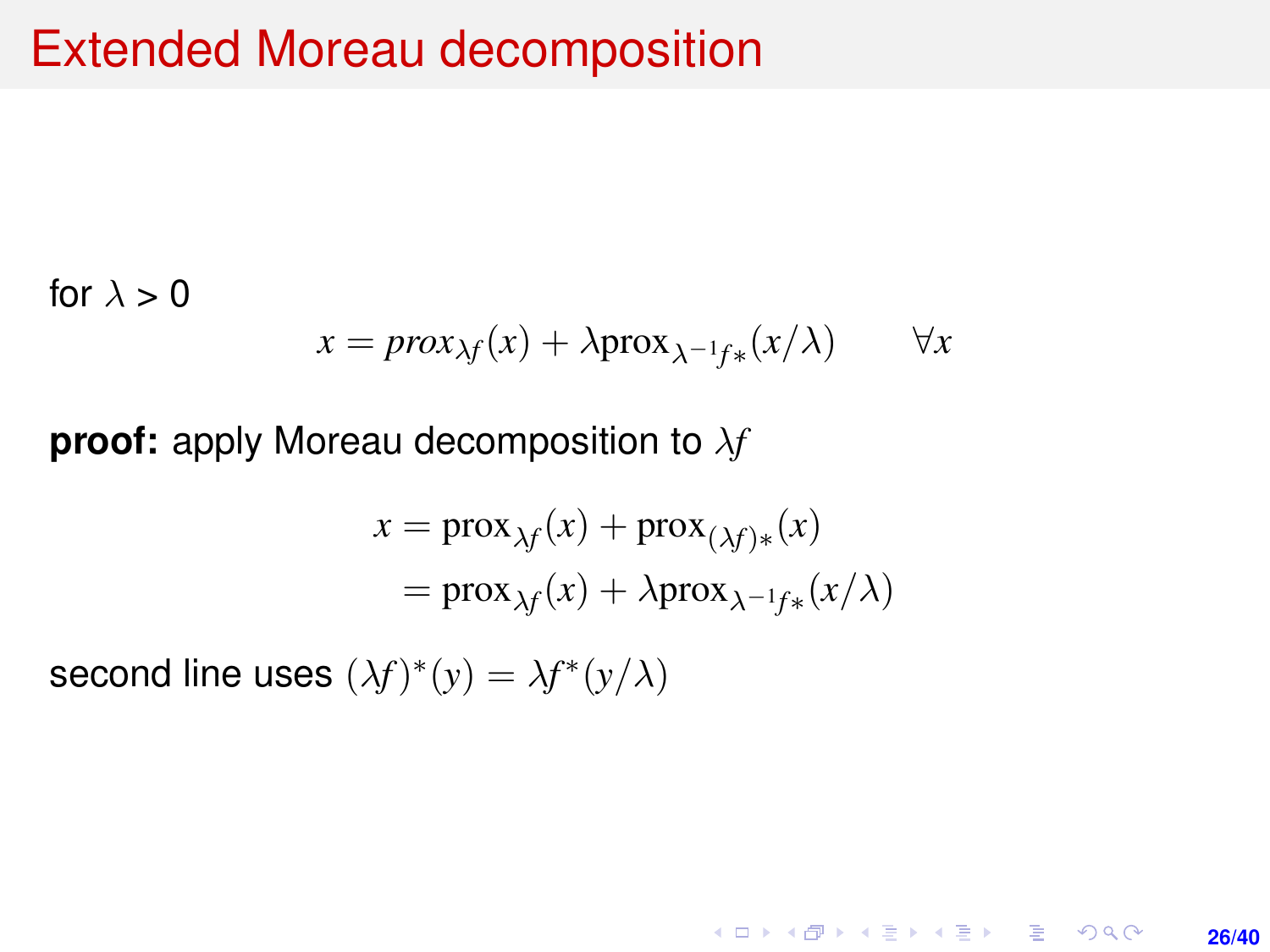## Composition with affine mapping

• for general A, the prox-operator of

$$
f(x) = g(Ax + b)
$$

does not follow easily from the prox-operator of *g*

• however if 
$$
AA^T = (1/\alpha)I
$$
, we have

$$
prox_f(x) = (I - \alpha A^T A)x + \alpha A^T (prox_{\alpha^{-1}g}(Ax + b) - b)
$$

**example:**  $f(x_1, \ldots, x_m) = g(x_1 + x_2 + \cdots + x_m)$ 

$$
prox_f(x_1,\ldots,x_m)_i = x_i - \frac{1}{m} \left( \sum_{j=1}^m x_j - \text{prox}_{mg}(\sum_{j=1}^m x_j) \right)
$$

**KORKARK KERKER DRAM 27/40**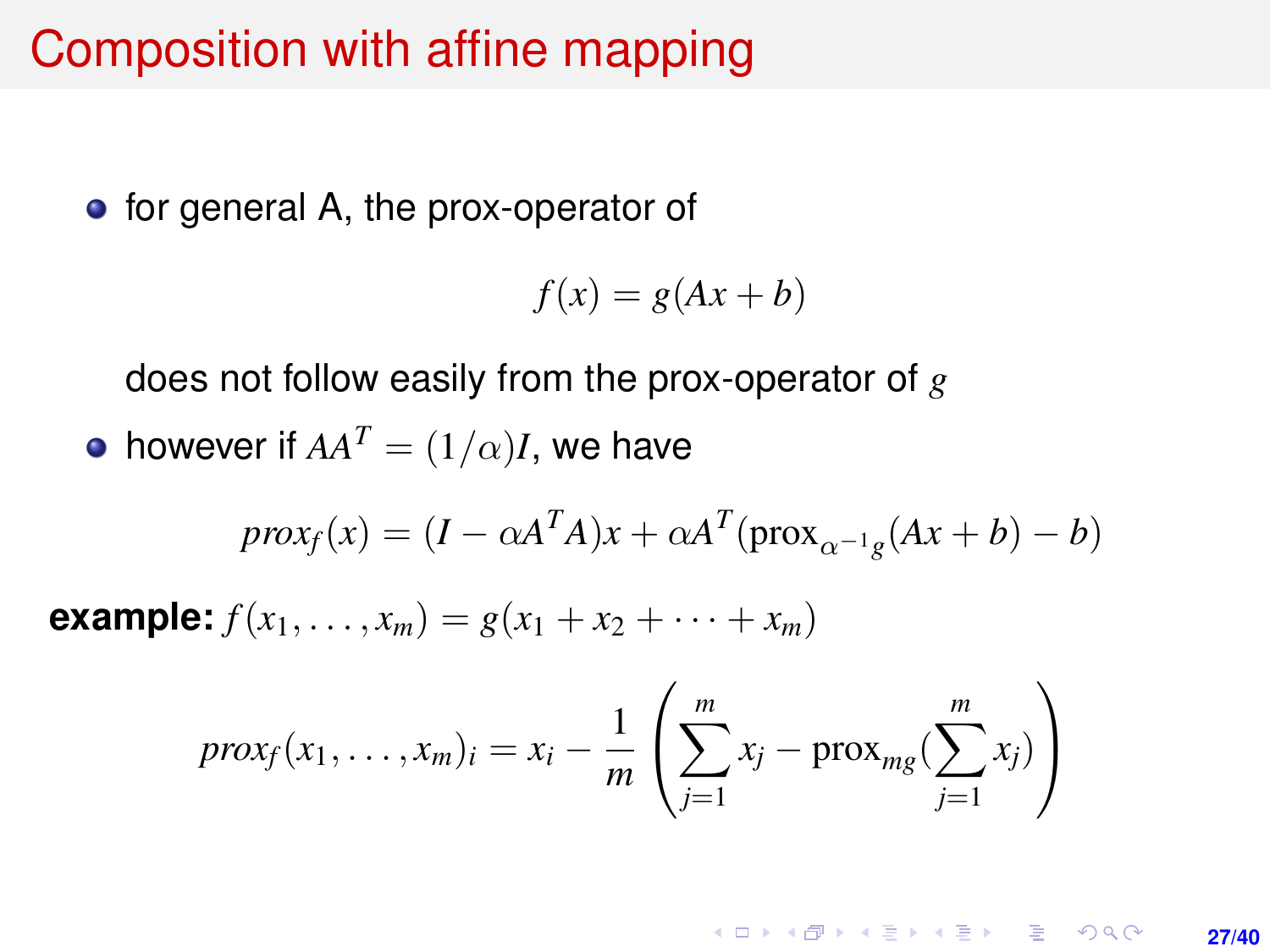**proof:**  $u = prox_f(x)$  is the solution of the optimization problem

$$
\min_{u,y} g(y) + \frac{1}{2} ||u - x||_2^2
$$
  
s.t.  $Au + b = y$ 

with variables *u*, *y*

 $\bullet$  eliminate  $u$  using the expression

$$
u = x + AT (AAT)-1 (y - b - Ax)
$$

$$
= (I - \alpha AT A)x + \alpha AT (y - b)
$$

optimal *y* is minimizer of

$$
g(y) + \frac{\alpha^2}{2} ||A^T (y - b - Ax)||_2^2 = g(y) + \frac{\alpha}{2} ||y - b - Ax||_2^2
$$

solution is  $y = prox_{\alpha^{-1}g}(Ax + b)$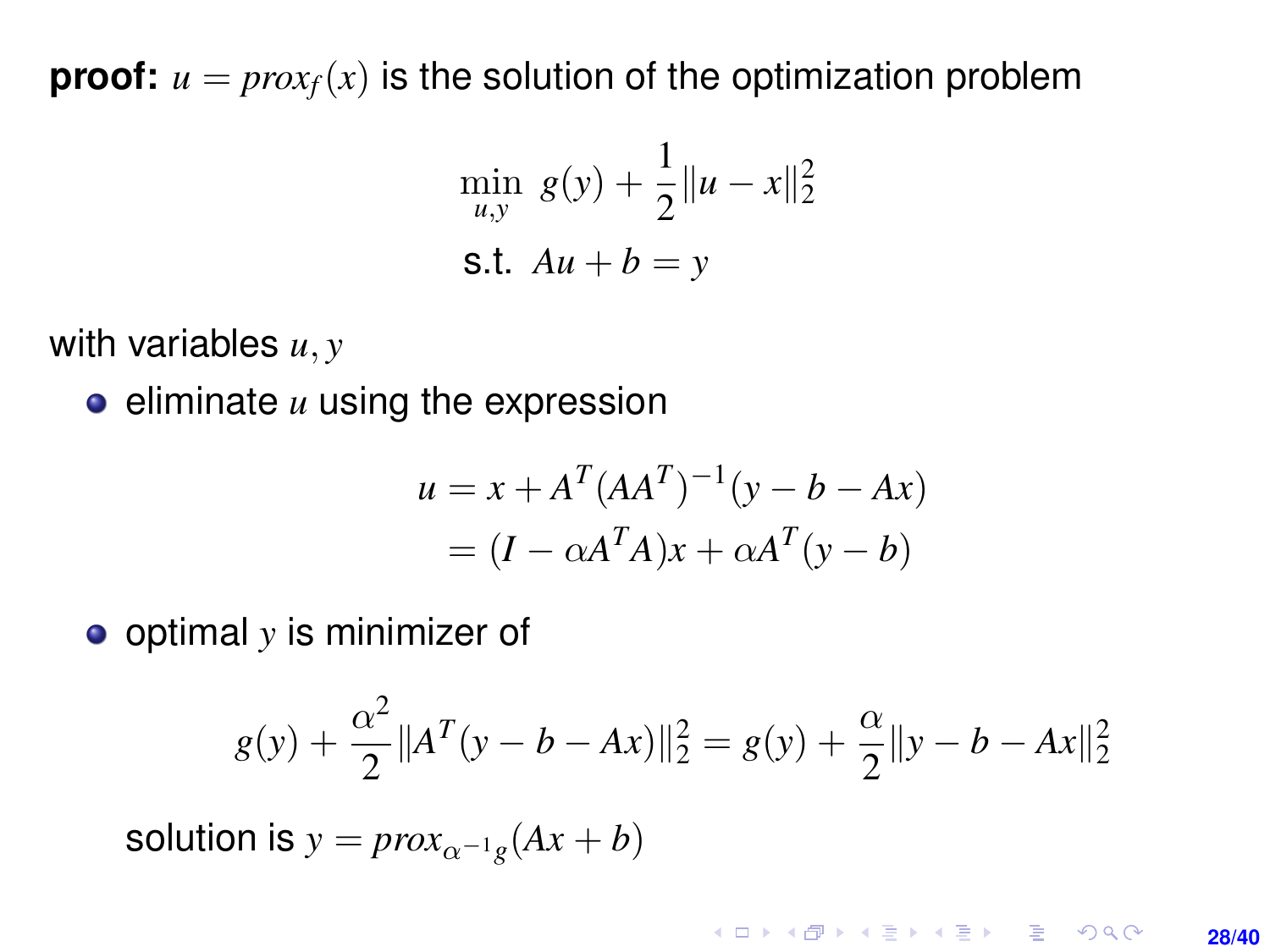## Projection on affine sets

**hyperplane:**  $C = \{x | a^T x = b\}$  (with  $a \neq 0$ )

$$
P_C(x) = x + \frac{b - a^T x}{\|a\|_2^2} a
$$

**affine set:**  $C = \{x | Ax = b\}$  (with  $A \in \mathbb{R}^{p \times n}$  and  $\text{rank}(A) = p$ )

$$
P_C(x) = x + A^T (AA^T)^{-1} (b - Ax)
$$

**29/40**

**KORKARK KERKER DRAM** 

inexpensive if  $p \ll n$ , or  $AA^T = I$ ,...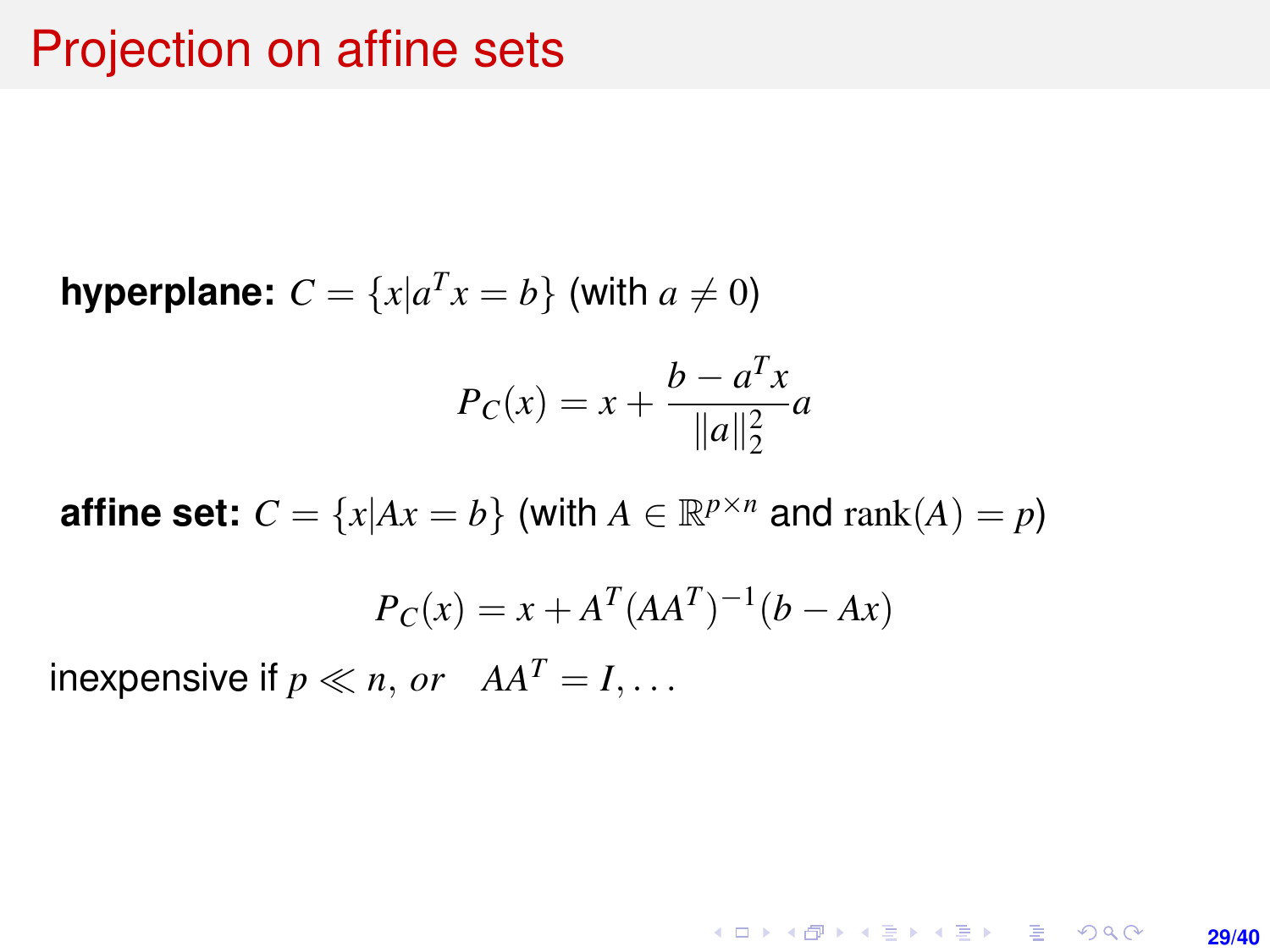## Projection on simple polyhedral sets

**halfspace:** 
$$
C = \{x | a^T x \le b\}
$$
 (with  $a \ne 0$ )

$$
P_C(x) = \begin{cases} x + \frac{b - a^T x}{\|a\|_2^2} a & \text{if } a^T x > b \\ x & \text{if } a^T x \le b \end{cases}
$$

**rectangle:**  $C = [l, u] = \{l \le x \le u\}$ 

$$
P_C(x)_i = \begin{cases} l_i & x_i \le l_i \\ x_i & l_i \le x_i \le u_i \\ u_i & x_i \ge u_i \end{cases}
$$

 $$ 

 $P_C(x) = x_+$  ( $x_+$  is componentwise maximum of 0 and x)

KO KKO KABIKA BIKA 2000 **30/40**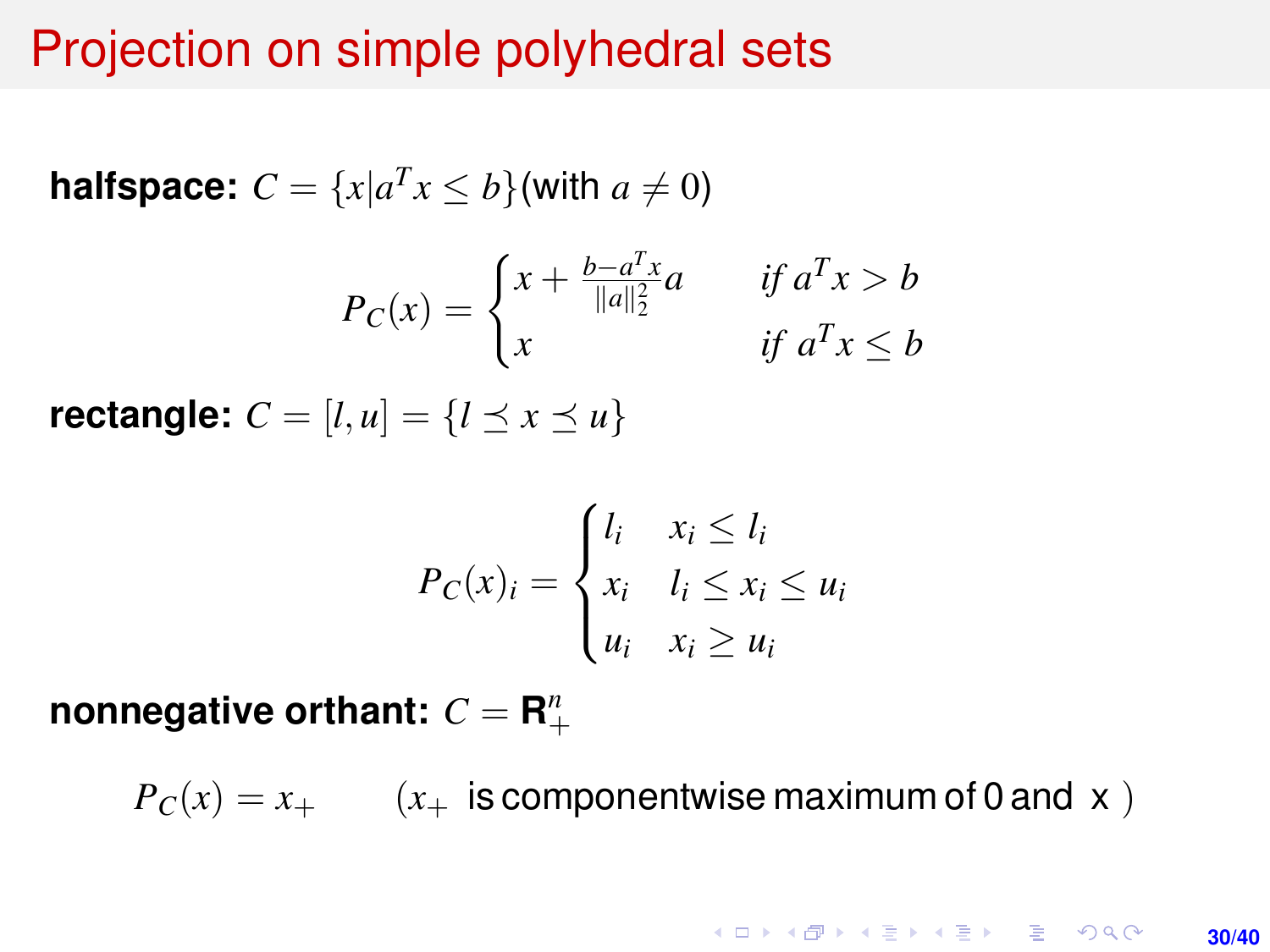**probability simplex:**  $C = \{x | 1^T x = 1, x \ge 0\}$ 

$$
P_C(x) = (x - \lambda 1)_+
$$

where  $\lambda$  is the solution of the equation

$$
1^{T}(x - \lambda 1)_{+} = \sum_{i=1}^{n} \max\{0, x_{k} - \lambda\} = 1
$$

**probability simplex:**  $C = \{x | a^T x = b, l \le x \le u\}$ 

$$
P_c(x) = P_{[l,u]}(x - \lambda a)
$$

where  $\lambda$  is the solution of

$$
a^T P_{[l,u]}(x - \lambda a) = b
$$

**KORKARK KERKER DRAM 31/40**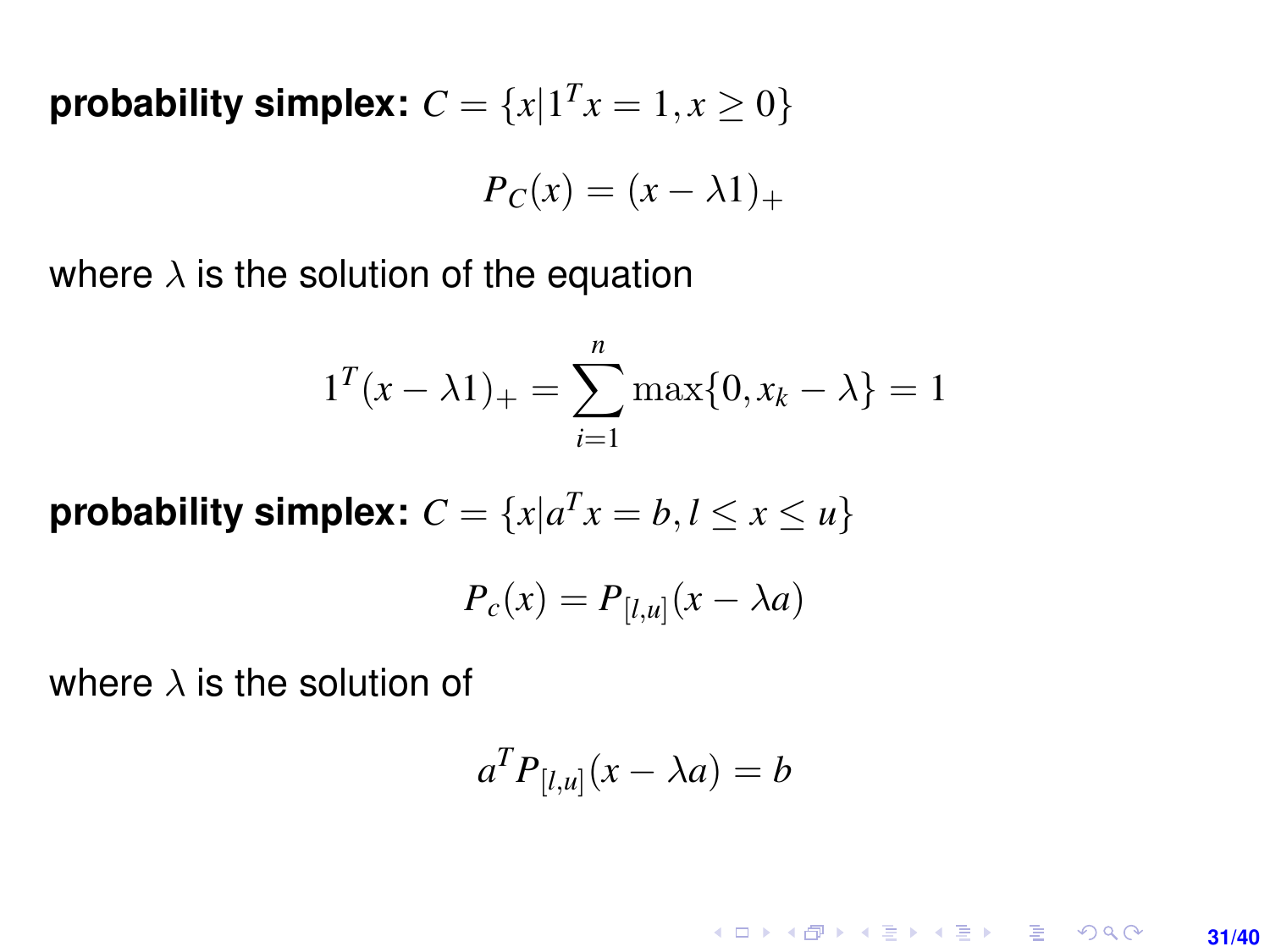## Projection on norm balls

**Euclidean ball:**  $C = \{x | ||x||_2 \le 1\}$ 

$$
P_C(x) = \begin{cases} \frac{1}{\|x\|_2}x & \text{if } \|x\|_2 > 1\\ x & \text{if } \|x\|_2 \le 1 \end{cases}
$$

**1-norm ball:**  $C = \{x | ||x||_1 \leq 1\}$ 

$$
P_c(x)_k = \begin{cases} x_k - \lambda, & x_k > \lambda \\ 0, & -\lambda \le x_k \le \lambda \\ x_k + \lambda, & x_k < -\lambda \end{cases}
$$

 $\lambda = 0$  if  $||x||_1 \leq 1$ ; otherwise  $\lambda$  is the solution of the equation

$$
\sum_{k=1}^n \max\{|x_k| - \lambda, 0\} = 1
$$

K ロ ▶ K @ ▶ K 할 ▶ K 할 ▶ 이 할 → 9 Q @ **32/40**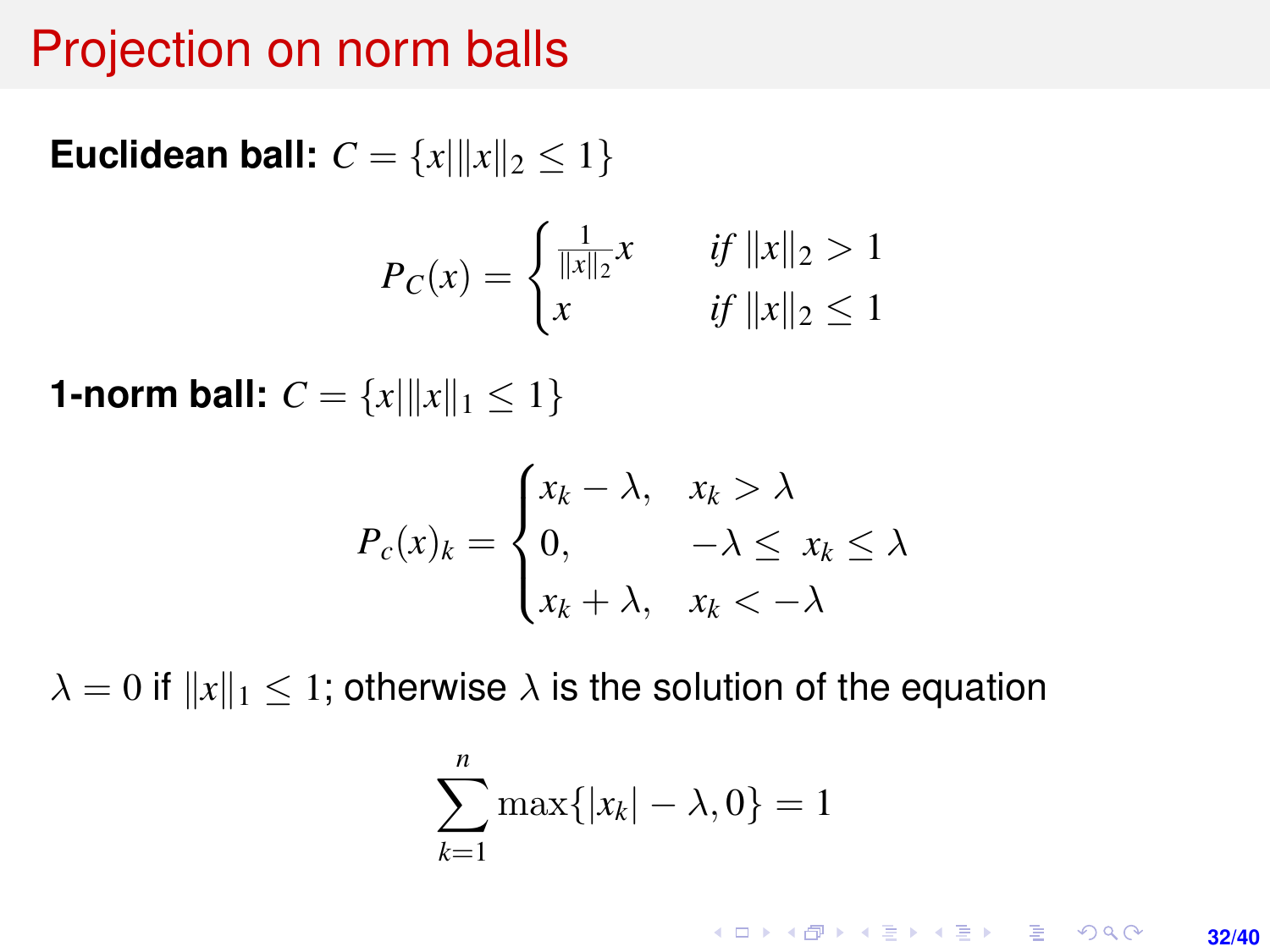## Projection on simple cones

**second order cone**  $C = \{(x, t) \in \mathbb{R}^{n \times 1} | \|x\|_2 \le t\}$ 

 $P_C(x,t) = (x,t)$  *if*  $||x||_2 \le t$ ,  $P_C(x,t) = (0,0)$  *if*  $||x||_2 \le -t$ 

and

$$
P_C(x,t) = \frac{t + ||x||_2}{2||x||_2} \begin{bmatrix} x \\ ||x||_2 \end{bmatrix} \quad \text{if } ||x||_2 > t, \, x \neq 0
$$

positive semidefinite cone  $C = \mathbf{S}^n_+$ 

$$
P_C(X) = \sum_{i=1}^{n} \max\{0, \lambda_i\} q_i q_i^T
$$

if  $X = \sum_{i=1}^n \lambda_i q_i q_i^T$  is the eigenvalue decomposition of  $X$ 

**KORKAR KERKER E VOOR 33/40**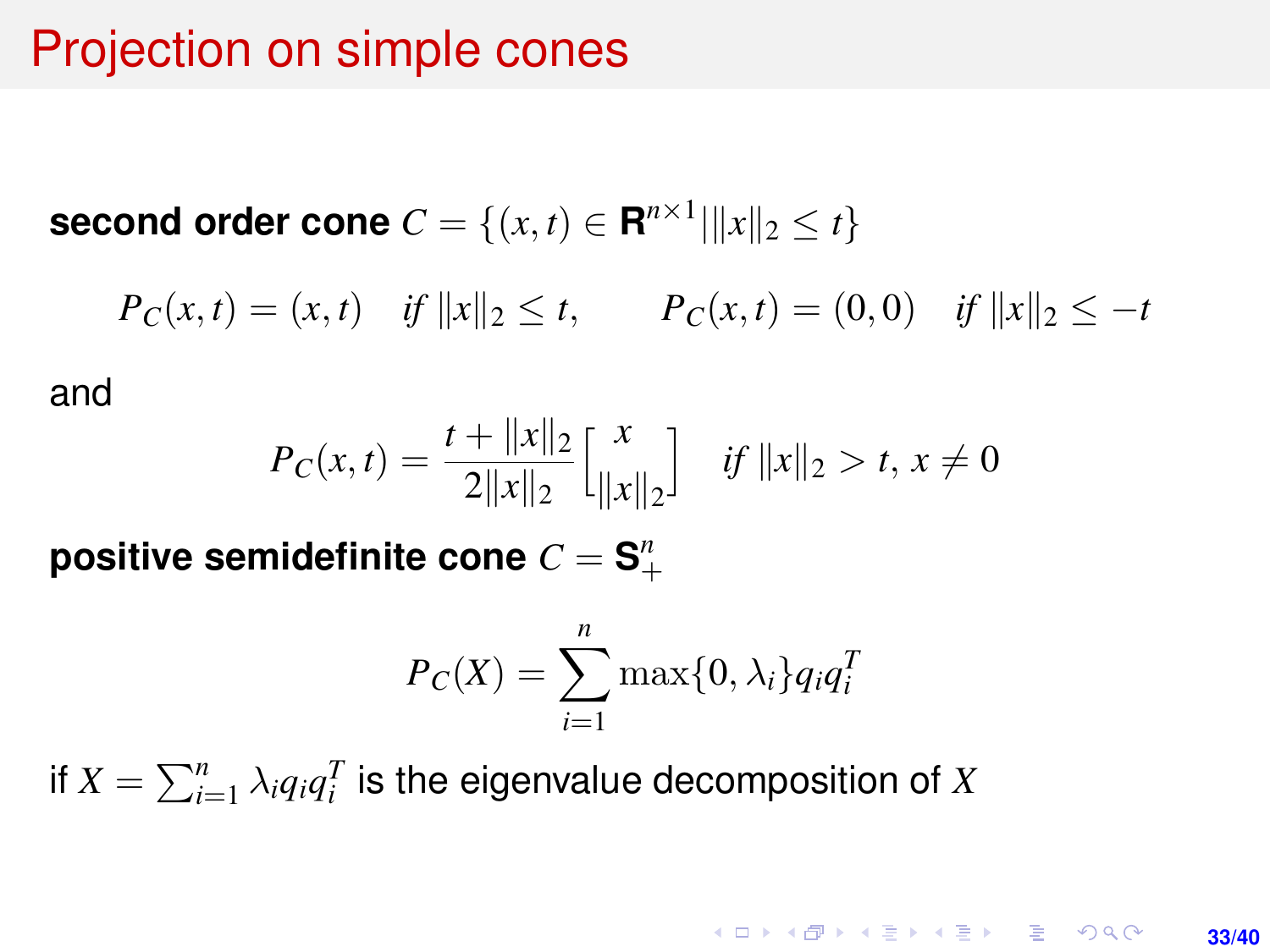# Support function

**conjugate of support function** of closed convex set is indicator function

$$
f(x) = S_C(x) = \sup_{y \in C} x^T y, \qquad f^*(y) = I_C(y)
$$

**prox-operator** of support function: apply Moreau decomposition

$$
\begin{aligned} \text{prox}_{tf} &= x - t \text{prox}_{t^{-1}f^*}(x/t) \\ &= x - tP_C(x/t) \end{aligned}
$$

**example:** *f*(*x*) is sum of largest *r* components of *x*

$$
f(x) = x_{[1]} + \dots + x_{[r]} = S_C(x), \qquad C = \{y | 0 \le y \le 1, 1^T y = r\}
$$

prox-operator of *f* is easily evaluated via projection on *C*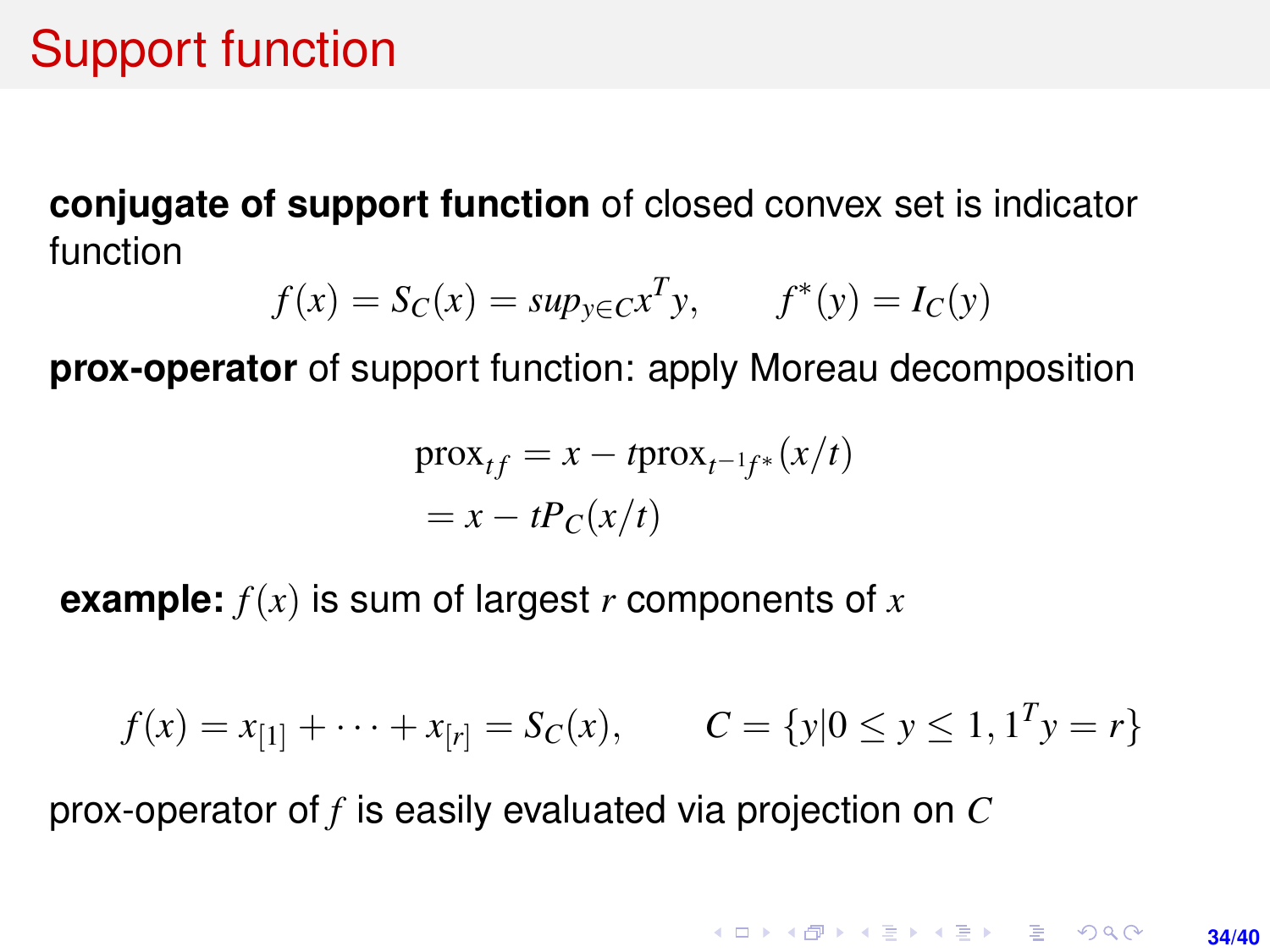## **Norms**

**conjugate of norm** is indicator function of dual norm ball:

$$
f(x) = ||x||,
$$
  $f^*(x) = I_B(y)$   $(B = {y||y||_* \le 1})$ 

**prox-operator** of norm: apply Moreau decomposition

$$
\begin{aligned} \text{prox}_{tf} &= x - t \text{prox}_{t^{-1}f^*}(x/t) \\ &= x - t P_B(x/t) \\ &= x - P_{tB}(x) \end{aligned}
$$

**35/40**

**KORKARKKERK E VAN** 

useful formula for  $prox_{t\|\cdot\|}$  when projection on  $tB = \{x\| \|x\| \le t\}$  is cheap

**examples:**  $\|\cdot\|_1, \|\cdot\|_2$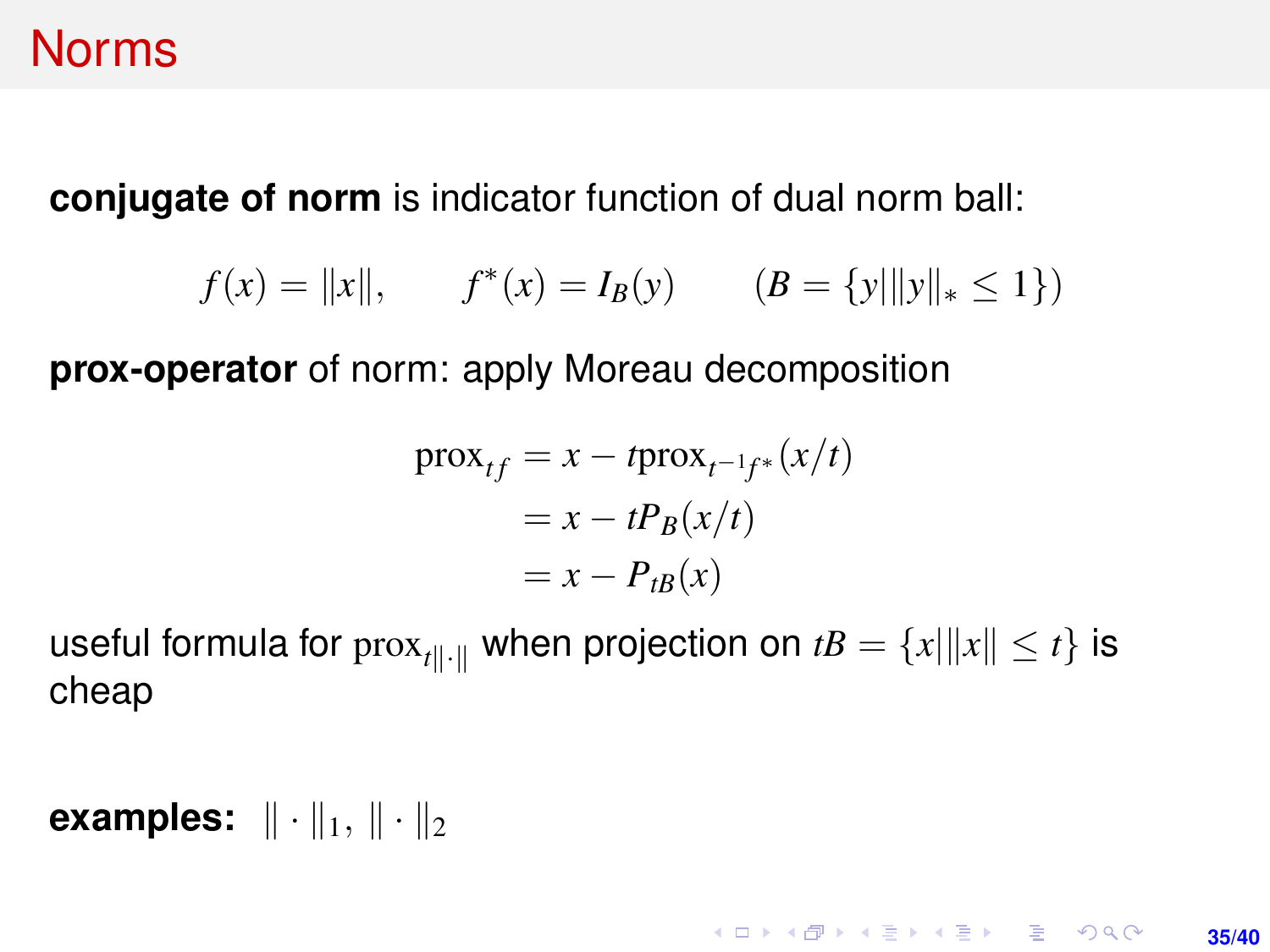### Distance to a point

**distance** (in general norm)

$$
f(x) = \|x - a\|
$$

**prox-operator:** from page [23,](#page-22-0) with  $g(x) = ||x||$ 

$$
\begin{aligned} \text{prox}_{tf} &= a + \text{prox}_{tg}(x - a) \\ &= a + x - a - tP_B(\frac{x - a}{t}) \\ &= x - P_{tB}(x - a) \end{aligned}
$$

*B* is the unit ball for the dual norm  $\|\cdot\|_*$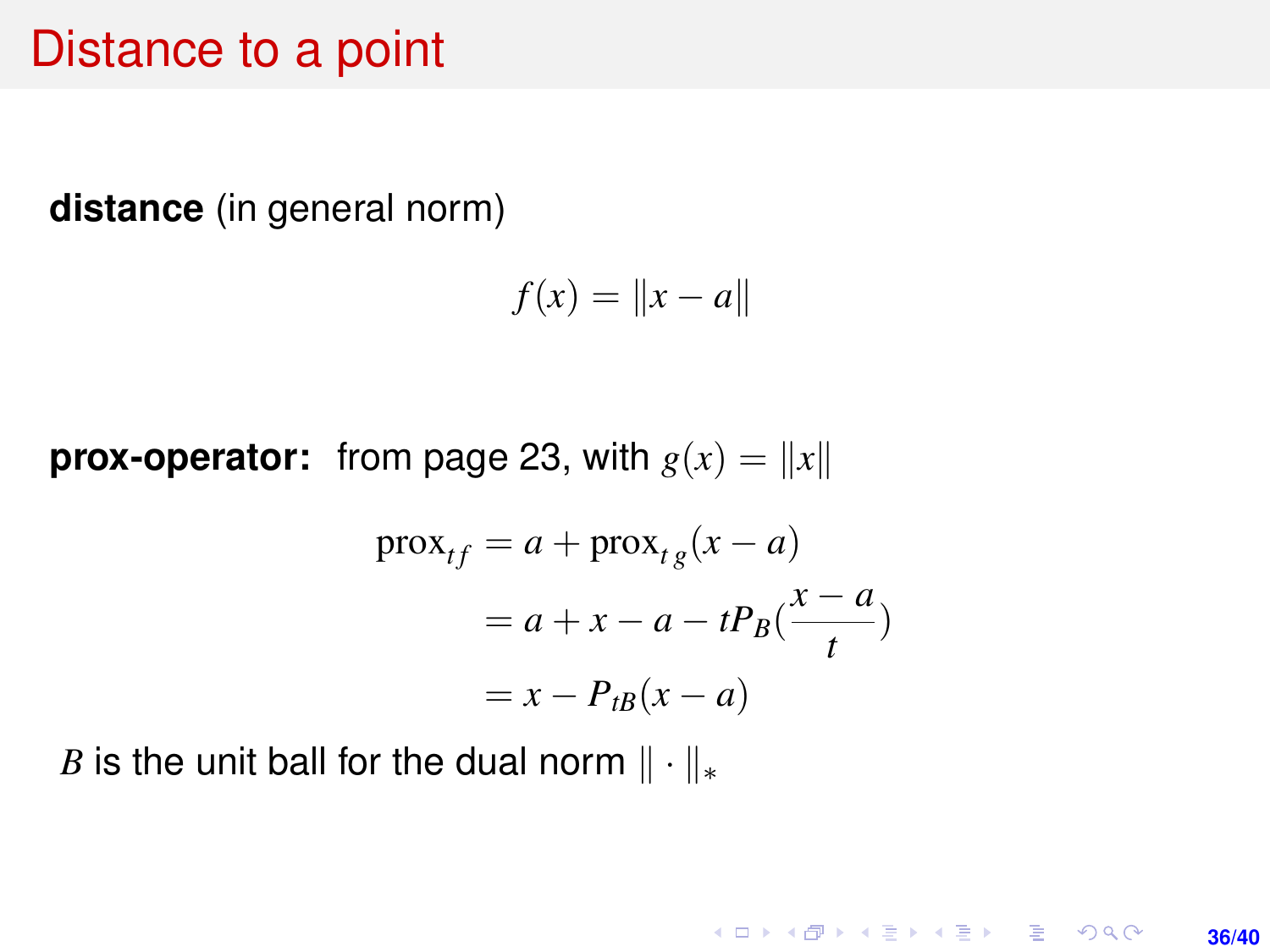### Euclidean distance to a set

#### **Euclidean distance** (to a closed convex set C)

$$
d(x) = \inf_{y \in C} ||x - y||_2
$$

#### **prox-operator of distance**

$$
\text{prox}_{td}(x) = \theta P_C(x) + (1 - \theta)x, \qquad \theta = \begin{cases} t/d(x) & d(x) \ge t \\ 1 & \text{otherwise} \end{cases}
$$

**prox-operator of squared distance:**  $f(x) = d(x)^2/2$ 

$$
prox_{tf} = \frac{1}{1+t}x + \frac{t}{1+t}P_C(x)
$$

**KORKARK KERKER DRAM 37/40**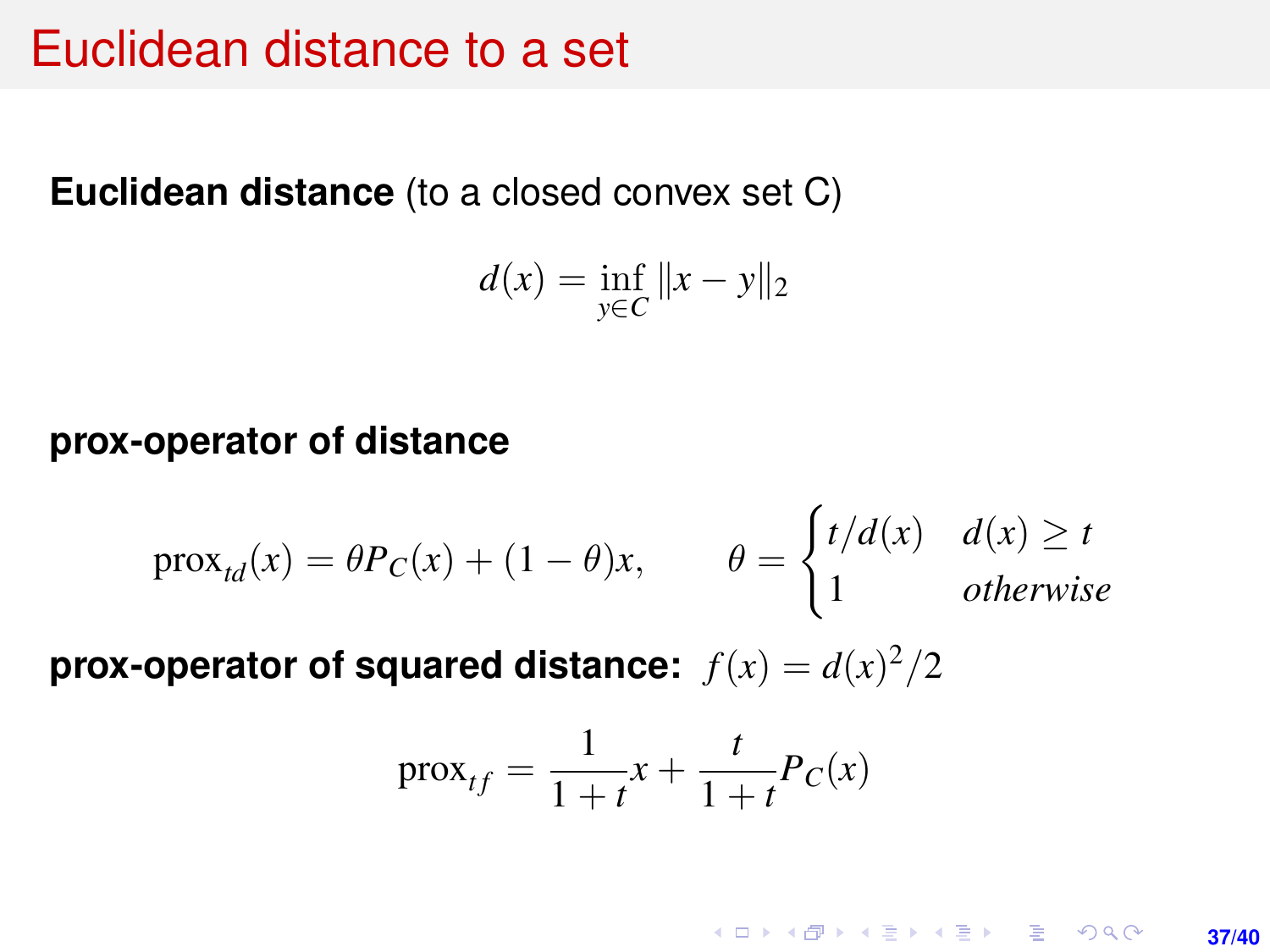**proof** (expression for  $prox_{td}(x)$ )

• if  $u = \text{prox}_{\mathcal{U}}(x) \notin \mathcal{C}$ , then from the definition and subgradient for *d* 

$$
x - u = \frac{t}{d(u)}(u - P_C(u))
$$

implies  $P_C(u) = P_C(x)$ ,  $d(x) \ge t$ , *u* is convex combination of  $x, P_C(x)$ 



if *u* ∈ *C* minimizes  $d(u) + (1/(2t)) ||u - x||_2^2$ , then  $u = P_C(x)$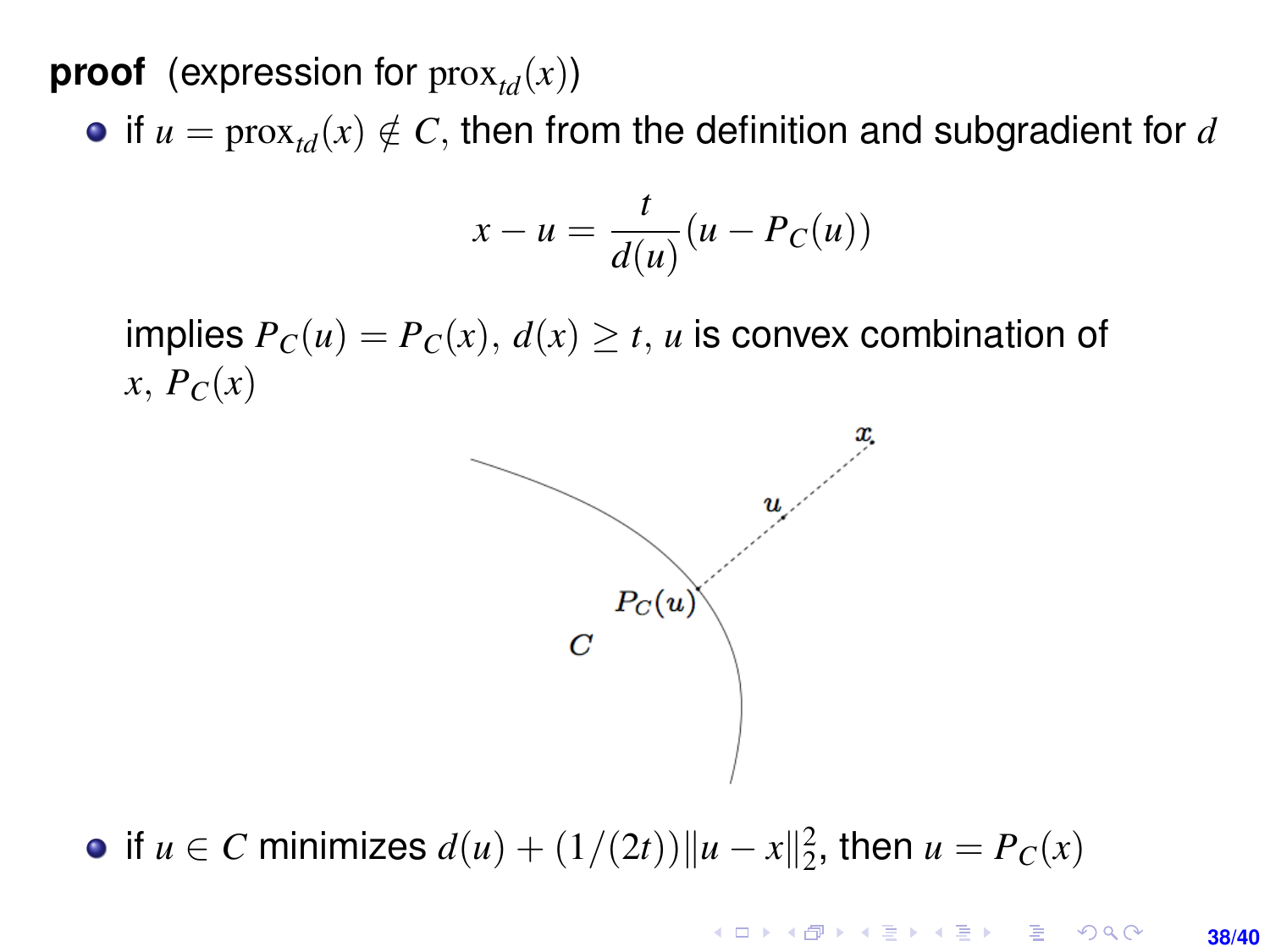**proof** (expression for  $prox_{tf}(x)$  when  $f(x) = d(x)^2/2$ )

$$
\text{prox}_{tf}(x) = \arg\min_{u} \left( \frac{1}{2} d(u)^2 + \frac{1}{2t} ||u - x||_2^2 \right)
$$

$$
= \arg\min_{u} \inf_{v \in C} \left( \frac{1}{2} ||u - v||_2^2 + \frac{1}{2t} ||u - x||_2^2 \right)
$$

optimal *u* as a function of *v* is

$$
u = \frac{t}{t+1}v + \frac{1}{t+1}x
$$

optimal *v* minimizes

$$
\frac{1}{2} \left\| \frac{t}{t+1} v + \frac{1}{t+1} x - v \right\|_{2}^{2} + \frac{1}{2t} \left\| \frac{t}{t+1} v + \frac{1}{t+1} x - x \right\|_{2}^{2} = \frac{1}{2(1+t)} \|v - x\|_{2}^{2}
$$

Over *C*, *i.e.*,  $v = P_C(x)$